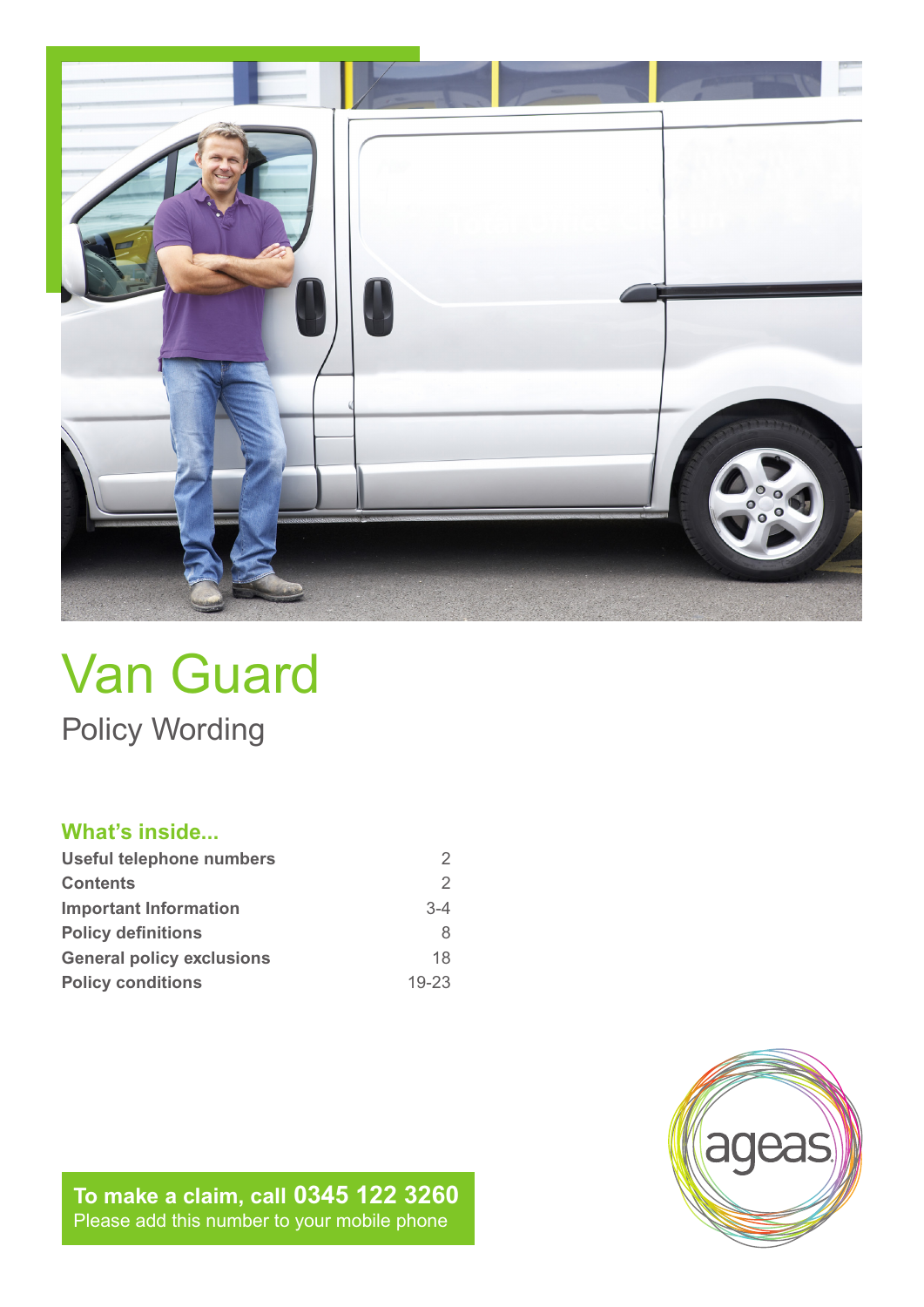# **Contents**

| <b>Important information</b>                                                                                                                                                                                                                                                                                                                                                                                                                                                                                                                 | $3 - 4$                                                                                                      |
|----------------------------------------------------------------------------------------------------------------------------------------------------------------------------------------------------------------------------------------------------------------------------------------------------------------------------------------------------------------------------------------------------------------------------------------------------------------------------------------------------------------------------------------------|--------------------------------------------------------------------------------------------------------------|
| What to do if you have an accident                                                                                                                                                                                                                                                                                                                                                                                                                                                                                                           | 5                                                                                                            |
| Damaged windscreen and window glass                                                                                                                                                                                                                                                                                                                                                                                                                                                                                                          | 5                                                                                                            |
| <b>Onecall</b>                                                                                                                                                                                                                                                                                                                                                                                                                                                                                                                               | 6                                                                                                            |
| <b>Contract of insurance</b>                                                                                                                                                                                                                                                                                                                                                                                                                                                                                                                 | $\overline{7}$                                                                                               |
| <b>Definitions</b>                                                                                                                                                                                                                                                                                                                                                                                                                                                                                                                           | 8                                                                                                            |
| Your cover:<br>Section A - Damage to the vehicle<br>Section B - Damaged windscreen and window glass<br>Section $C$ – Fire and theft<br>How we will settle your claim under<br>Sections A. B or C<br>Section D - Personal accident<br>Section E - Medical expenses<br>Section F - Personal belongings<br>Section G - Liabilities to third parties<br>Section H - Using your vehicle abroad<br>Section I - Spanish bail bond<br>Section $J - No$ claim discount<br>Section $K - No$ claim discount protection<br>Section L - Replacement locks | $10 - 17$<br>$10 - 11$<br>11<br>$11 - 12$<br>$12 - 13$<br>13<br>13<br>14<br>14<br>15<br>15<br>16<br>17<br>17 |
| <b>Policy exclusions</b>                                                                                                                                                                                                                                                                                                                                                                                                                                                                                                                     | 18                                                                                                           |
| <b>Standard endorsements</b>                                                                                                                                                                                                                                                                                                                                                                                                                                                                                                                 | 18                                                                                                           |
| <b>Policy conditions</b>                                                                                                                                                                                                                                                                                                                                                                                                                                                                                                                     | $19 - 23$                                                                                                    |
| What to do if you have a complaint                                                                                                                                                                                                                                                                                                                                                                                                                                                                                                           | 24                                                                                                           |
| <b>Financial Services Compensation Scheme</b>                                                                                                                                                                                                                                                                                                                                                                                                                                                                                                | 24                                                                                                           |

#### **Useful telephone numbers**

#### Onecall 24 hour claims helpline **0345 122 3260**

Onecall claims helpline is a first response service with operators who can immediately confirm whether your policy covers you for the incident. Save this number in your mobile phone so that you have it available if you have an accident.

The claims helpline is open 24 hours a day, 365 days a year.

If you are calling from abroad, please call +44 2380 684112.

If your only claim is for windscreen or window glass, please call the Ageas glassline on 0800 174764.

If you have any questions about this policy booklet or any documentation you have or wish to make a change to your policy, please call your insurance advisor, you will find their details on your schedule.

We may record or monitor calls for training purposes, to improve the quality of our service and to prevent and detect fraud.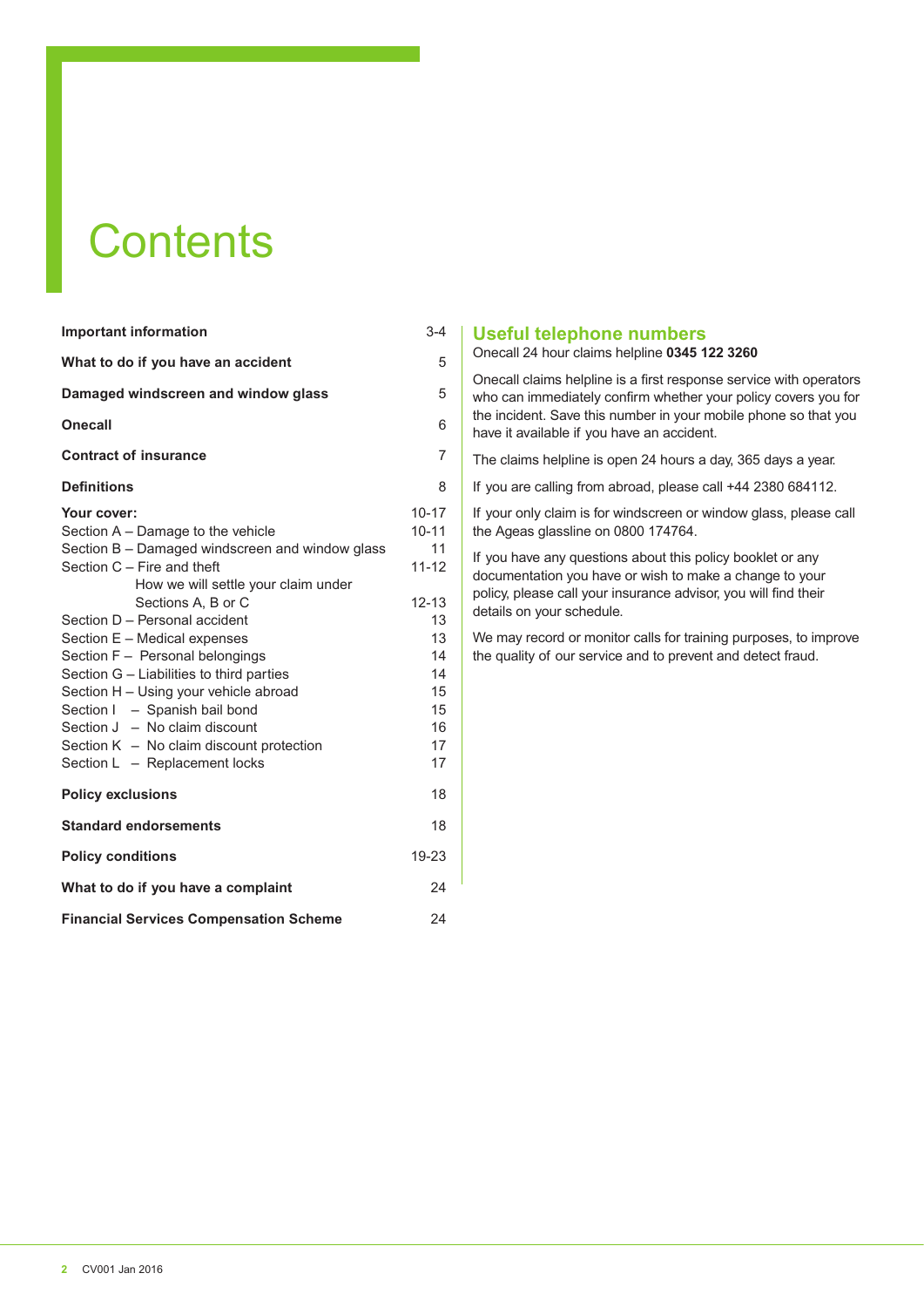# Important information

Under policy condition 9 on page 20, you must tell us about

any of the changes below straight away. If you do not tell us about any changes to the information detailed on your proposal, statement of insurance or statement of fact, schedule or certificate of motor insurance it may mean that your policy is invalid and that it does not operate in the event of a claim.

These changes may result in a change to your premium and/or excess. We will not request from you, or refund to you any difference in premium following a change being made to your policy during the period of insurance if it is less than £10. We may make an administration charge of £7.50 (subject to Insurance Premium Tax where applicable) if you alter your policy.

- You change the vehicle or its registration number, sell the vehicle or get another vehicle.
- You change your address or the address at which the vehicle is kept overnight.
- There is a change to the estimated annual mileage that the vehicle will cover.
- The vehicle is or will be:
	- Changed from the manufacturer's original specification; This would include:
		- Changes to the bodywork, such as spoilers or body kits
		- Changes to suspension or brakes
		- Cosmetic changes such as alloy wheels
		- Changes affecting performance such as changes to the engine management system or exhaust system
		- Changes to the audio/entertainment system

Please be aware that this is not a full list of all possible changes - all changes made from the manufacturers

standard specification must be disclosed.

- Taken abroad, either for more than 90 days or outside the European Union;
- Used for any purpose not covered by your certificate of motor insurance.
- Involved in an accident or fire, or someone steals, damages or tries to break into it.
- There is any change of main user of the vehicle.
- You or any other person who may drive the vehicle:
	- Have a motoring conviction (including any fixed penalty offences);
	- Have a non-motoring criminal conviction:
	- Passes their driving test or has their licence suspended or revoked;
	- Changes their name;
	- Is issued with a new Driving Licence Number;
	- Changes job, starts a new job, including any part-time work, or stops work;
	- Is involved in any accident or has vehicle damaged or stolen, whether covered by this policy or not;
	- Has had insurance refused, cancelled or had special terms put on;
	- Develop a health condition that requires notification to the DVLA, or an existing condition worsens. You can find additional information in the Motoring section at www.gov.uk or pick up leaflet D100 from the Post Office.
- You wish to change who is allowed to drive the vehicle. Drivers aged under 30 will not be covered unless we have been given their details and accepted them in writing. You must still disclose the information shown above for any driver aged 30 or over.

Please ask your insurance adviser or us for help if you are not sure whether certain information needs to be disclosed.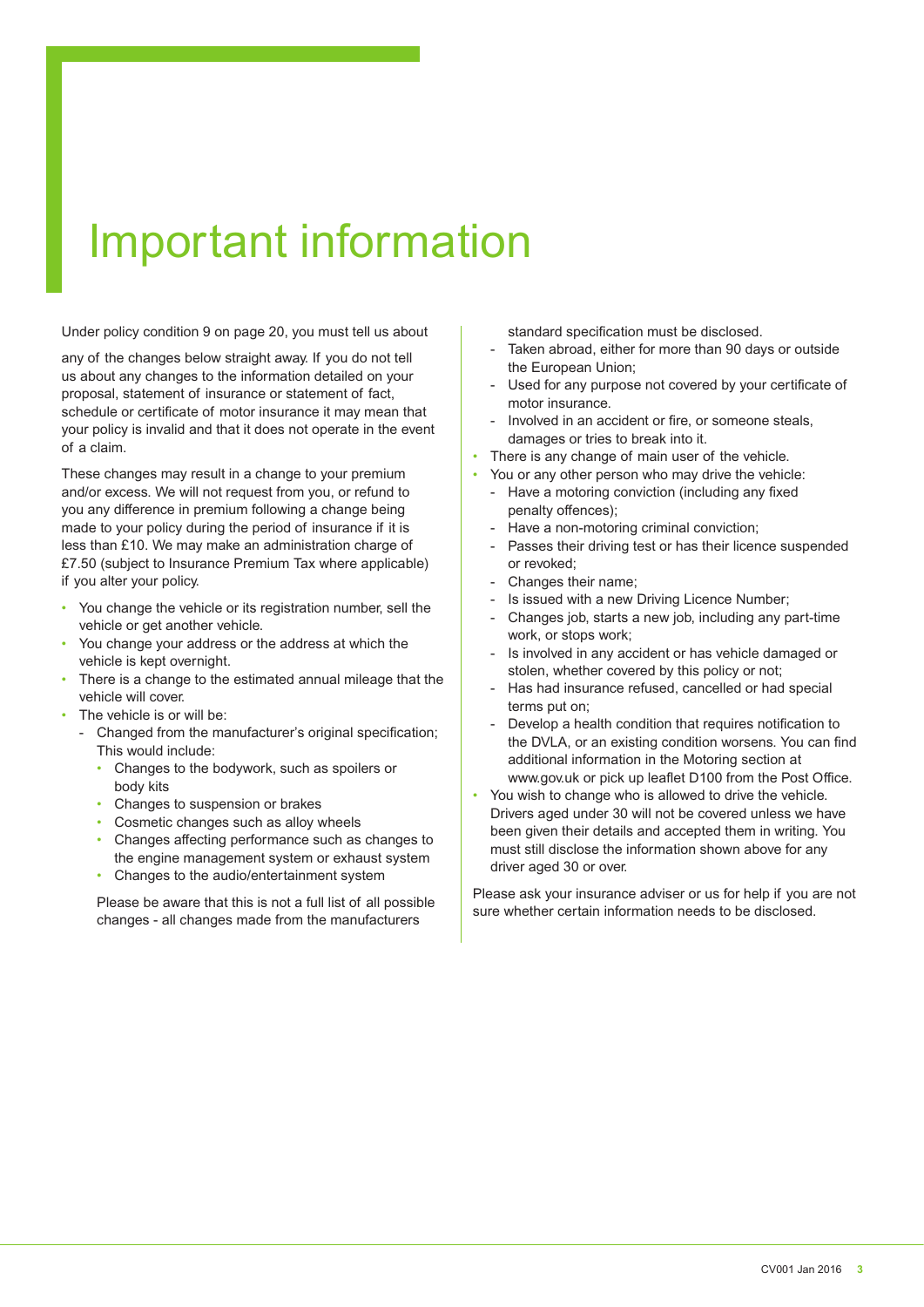### Protection against fraud

Insurance fraud has an impact on both us and our customers, so we take certain measures to prevent it.

#### **Fraud and misrepresentation**

A person is committing fraud if they or anyone else insured by this policy or acting on their behalf knowingly:

- Provide answers to our questions which are dishonest, inaccurate or misleadingly incomplete
- Mislead us in any way for the purpose of obtaining insurance, or more favourable insurance terms, or a reduced premium or to influence us to accept a claim
- Make a fraudulent or false claim in full or in part:
	- − by providing false information in order to influence us to accept a claim;
	- − by exaggerating the amount of the claim; or
	- − by supplying false or invalid documents in support of a claim.

#### **How we deal with fraud to protect us and our customers**

If **we** find that fraud has been committed we will have the right to:

- void the policy and may not refund any premium
- refuse to pay the whole of a claim if any part is in any way fraudulent, false or exaggerated
- recover any costs incurred by us, including investigation and legal costs
- recover the cost of any previously paid claims
- In addition, we may:
- inform the police, which could result in prosecution
- inform other organisations as well as anti-fraud databases

## **Stay insured. Stay legal.**

#### **Check your registration details**

It is vital that the registration mark of your vehicle is correctly shown on your policy. If this is incorrect, your vehicle may not appear on the Motor Insurance Database (MID) and this could lead to your vehicle being seized by the authorities. It is a legal requirement in Great Britain to have continuous insurance in place for your vehicle and if there is no record on the MID showing the vehicle is insured and you have not declared it as 'off road' by completing a SORN (Statutory Off Road Notification), you may receive a letter from the DVLA advising that you could receive a fine or prosecution and the vehicle could also be clamped, seized and ultimately destroyed. You can check that details held about your vehicle on the MID are correct by visiting www.askmid.com.

#### **How to report an incident**

Please report all incidents to us immediately on **0345 122 3260** and we can advise what to do next, and help resolve any claim on your behalf. If you receive any contact from another party in relation to any claim, please re-direct to us and we will manage on your behalf.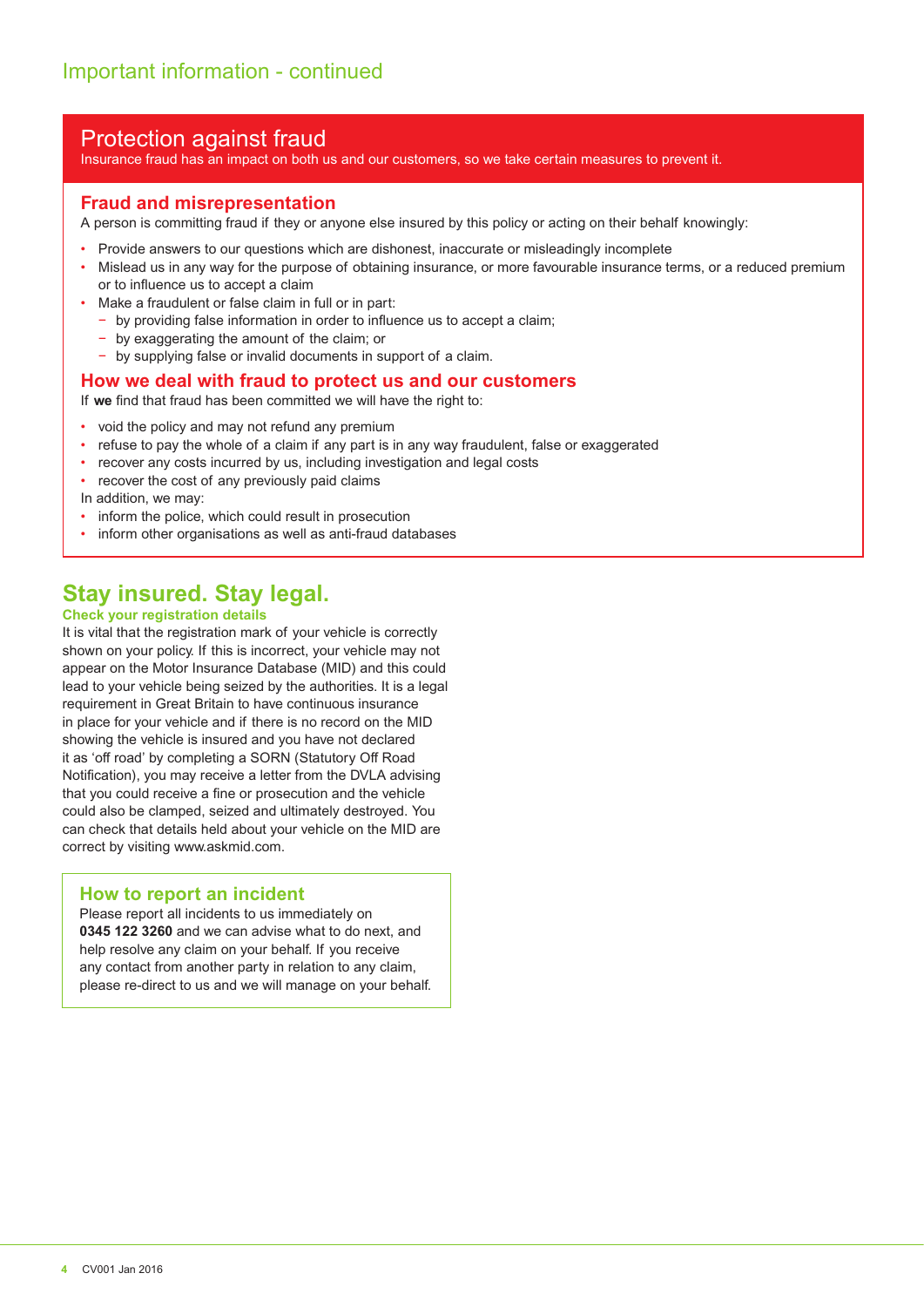# What to do if you have an accident

#### **The Law**

- You must stop if you are involved in any incident involving an injury to any person or certain animals, or if other vehicles or roadside property are damaged. If you own the vehicle, you must give your name, address and insurance details to anyone who has a good reason for asking. If you do not own the vehicle, you must give the owner's name and address and the registration number of the vehicle.
- If there is an injury or you do not give your details to anyone at the scene, you must report the incident to the police within 24 hours and provide your certificate of motor insurance within five days.

#### **To help with the claims process**

- Do not apologise or admit fault.
- Try to collect the following information to give to the Onecall claims helpline (see page 6). This will help us to speed up your claim.
	- Full details of the other drivers, including their phone numbers, and the registration numbers of all vehicles involved. This will allow us to contact anybody else involved straight away and, if you are not at fault and we manage to recover any money we pay in full, your no-claim discount will not be affected.
	- Injuries caused.
	- Property damage.
- Witnesses (if there are any).
- Police officers and report references.
- Full details of what happened.
- Taking photos with a camera or mobile phone can help to confirm certain accident details.

#### **Next steps**

- Call the Onecall 24-hour claims helpline on 0345 122 3260 or +44 2380 684112 if calling from abroad (see page 6).
- Onecall will validate your claim and discuss with you how your claim will be progressed.
- There will be a phone number on all correspondence from our claims department for you to call if you need to contact us. Please remember to have your claim number ready when you call.
- Please remember to remove all personal belongings from the vehicle before it is taken for assessment or repair.
- Please see page 12 for details on how we will settle your claim under Section A, B or C.

#### **Important note**

We, Ageas Insurance, are not your insurer for recovering your uninsured losses such as your policy excess. You should contact your insurance adviser direct to see if any separate insurance cover has been arranged.

# amaged windscreen and window glass

If you have comprehensive cover:

- Call 0800 174764 to arrange for the glass to be repaired or replaced. If you phone this number and use one of our chosen glass companies, cover is unlimited. If you do not, the most we will pay is £100 after taking off any excess.
- Repairing a windscreen or window instead of replacing it can save you money as your excess will be reduced. Ask when calling the Ageas Glassline on the number above.

The diagram to the right may help you to recognise whether or not the damage can be repaired.



Zone A Damage up to 10mm | Zone C Damage up to 25mm Zone B Damage up to 15mm | Zone D Damage up to 40mm

If you do not have comprehensive cover, you can still phone the number above but you will have to pay the cost of replacing or repairing the windscreen or window.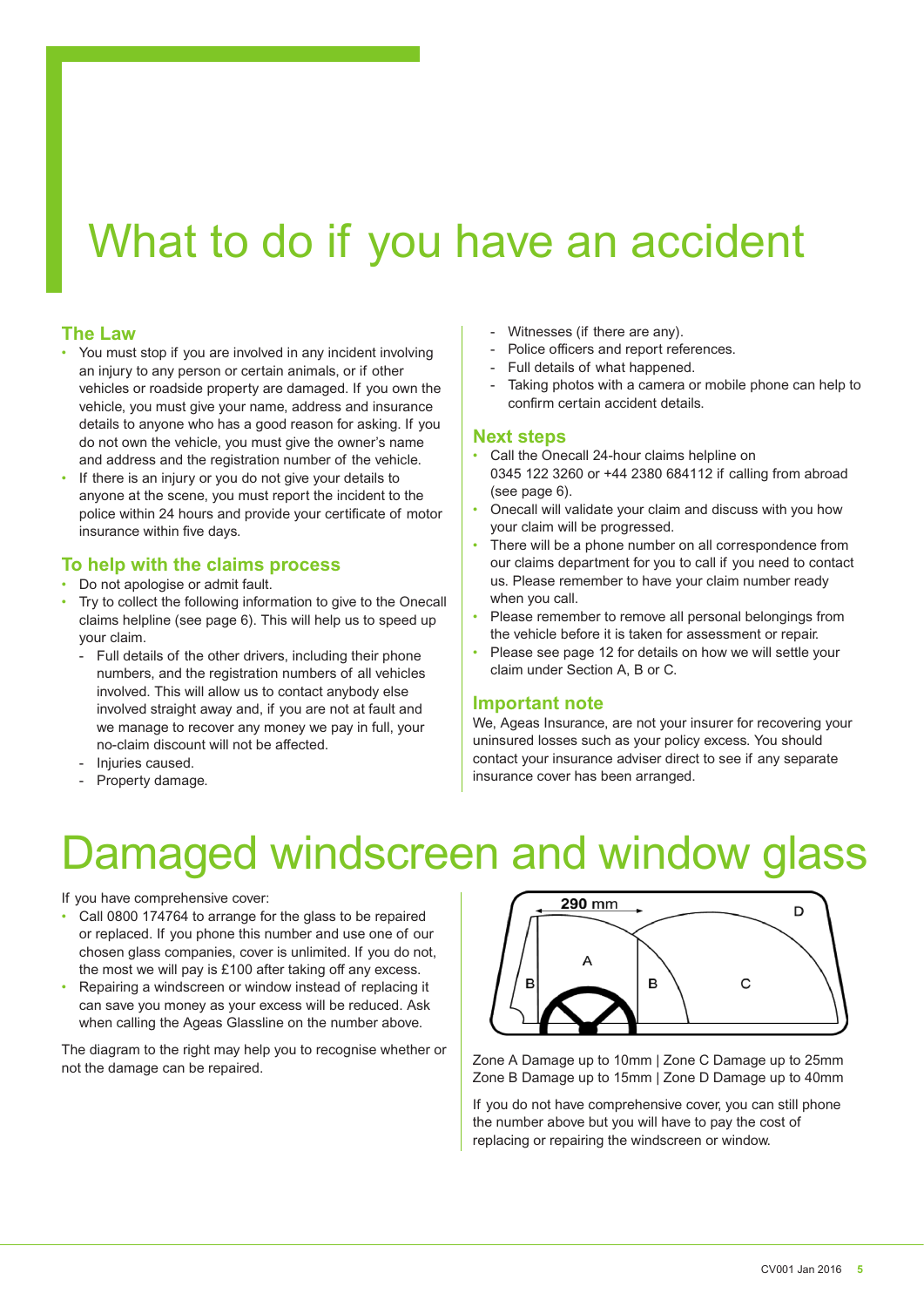# ONECALL 0345 122 3260

If you are calling from outside the UK please telephone +44 2380 684112 The claims helpline is open 24 hours a day, 365 days a year Calls charged at local rates.

Onecall is an incident report service with operators who can immediately confirm whether your policy covers you for your claim. Remember to save this number in your mobile phone so that you will have it available if you have an accident.

We may record or monitor calls for training purposes toimprove the quality of our service and to prevent and detect fraud.

#### **Start of the claims process**

- If your vehicle is involved in an incident or you need to make a claim, please phone us as soon as possible.
- To help us deal with your call efficiently, please have your certificate of motor insurance and details of the incident with you when you call. If you are at the scene of the accident when you call Onecall and do not have your certificate of motor insurance with you, please give us your vehicle registration number.
- Onecall will validate your claim and discuss with you how your claim will be progressed.
- We will answer all correspondence within 5 working days of receiving it.

|                                                                        | Onecall repair service for an incident in the geographical limits                                                                                                                                                                                                                                                                                                                                                                                                                                                                                                                                                                                                                                                                                                                                                                                                                                                                                                                                                                                                                                                                                                                                                                                                                                                                                                                                                                                                                                                               |
|------------------------------------------------------------------------|---------------------------------------------------------------------------------------------------------------------------------------------------------------------------------------------------------------------------------------------------------------------------------------------------------------------------------------------------------------------------------------------------------------------------------------------------------------------------------------------------------------------------------------------------------------------------------------------------------------------------------------------------------------------------------------------------------------------------------------------------------------------------------------------------------------------------------------------------------------------------------------------------------------------------------------------------------------------------------------------------------------------------------------------------------------------------------------------------------------------------------------------------------------------------------------------------------------------------------------------------------------------------------------------------------------------------------------------------------------------------------------------------------------------------------------------------------------------------------------------------------------------------------|
| <b>Message relay</b>                                                   | We can pass messages to friends, family or colleagues.                                                                                                                                                                                                                                                                                                                                                                                                                                                                                                                                                                                                                                                                                                                                                                                                                                                                                                                                                                                                                                                                                                                                                                                                                                                                                                                                                                                                                                                                          |
| <b>Repairs</b>                                                         | If damage to the vehicle is covered and it can be repaired, we will arrange for one of our approved<br>repairers to contact you to arrange to collect the vehicle. Repairs made by our approved repairers are<br>guaranteed for three years.                                                                                                                                                                                                                                                                                                                                                                                                                                                                                                                                                                                                                                                                                                                                                                                                                                                                                                                                                                                                                                                                                                                                                                                                                                                                                    |
| <b>Authorisation</b>                                                   | You do not need to get any estimates, and repairs can begin immediately after we have authorised them.                                                                                                                                                                                                                                                                                                                                                                                                                                                                                                                                                                                                                                                                                                                                                                                                                                                                                                                                                                                                                                                                                                                                                                                                                                                                                                                                                                                                                          |
| <b>Delivery</b>                                                        | When the work is done, our repairer will contact you to arrange a convenient time to deliver the vehicle<br>back to you.                                                                                                                                                                                                                                                                                                                                                                                                                                                                                                                                                                                                                                                                                                                                                                                                                                                                                                                                                                                                                                                                                                                                                                                                                                                                                                                                                                                                        |
| Paying for repairs                                                     | We will pay the repair bill. All you need to do is pay any policy excess and/or VAT (if it applies) directly to<br>our repairer when they deliver the vehicle back to you.                                                                                                                                                                                                                                                                                                                                                                                                                                                                                                                                                                                                                                                                                                                                                                                                                                                                                                                                                                                                                                                                                                                                                                                                                                                                                                                                                      |
| If the vehicle<br>cannot be repaired                                   | If your vehicle cannot be economically repaired, we will offer you a settlement amount within one week<br>of the date we receive the engineer's report. Once this amount is agreed, we will send you a cheque by<br>first-class post within one working day of receiving satisfactory vehicle documents. If your vehicle is a<br>total loss (a write-off), you must send in all the original documents that we ask for on your report form (for<br>example, the vehicle registration document (V5C) and the current MOT certificate). We will arrange for<br>an appointed salvage agent to collect the vehicle to dispose of it. Please remember to remove all your<br>belongings and the tax disc from the vehicle before it is collected.                                                                                                                                                                                                                                                                                                                                                                                                                                                                                                                                                                                                                                                                                                                                                                                     |
| <b>Replacement</b><br>vehicle -<br>comprehensive<br>policyholders only | For comprehensive policyholders only, as a contribution to keeping you mobile, we will arrange for a<br>supplier to provide you with a replacement vehicle for up to seven consecutive days following an incident<br>covered by your policy. The vehicle provided will be:<br>a car-derived style van, where the vehicle is a light goods vehicle that weighs up to 1.8 tonnes revenue<br>weight (the revenue weight is shown on your UK registration certificate V5C).<br>a panel van, where the vehicle is a light goods vehicle that weighs between 1.8 and 3.5 tonnes revenue<br>weight (the revenue weight is shown on your UK registration certificate V5C).<br>The supplier will provide the replacement vehicle whilst the vehicle is being repaired or until we make a<br>settlement offer because the vehicle is a total loss. A replacement vehicle will not be provided for losses<br>involving the vehicle being stolen and not recovered. The maximum duration the replacement vehicle is<br>available for is 7 days in all circumstances.<br>This service depends on a suitable replacement vehicle being available from the supplier. While we will do<br>what we can to make a replacement vehicle available, neither we nor the supplier will be liable to pay any<br>compensation, or provide a vehicle from another source if a suitable vehicle is not available.<br>The notes above are a summary of the cover we will provide. Full details are on page 10 under section<br>$A$ – Damage to the vehicle. |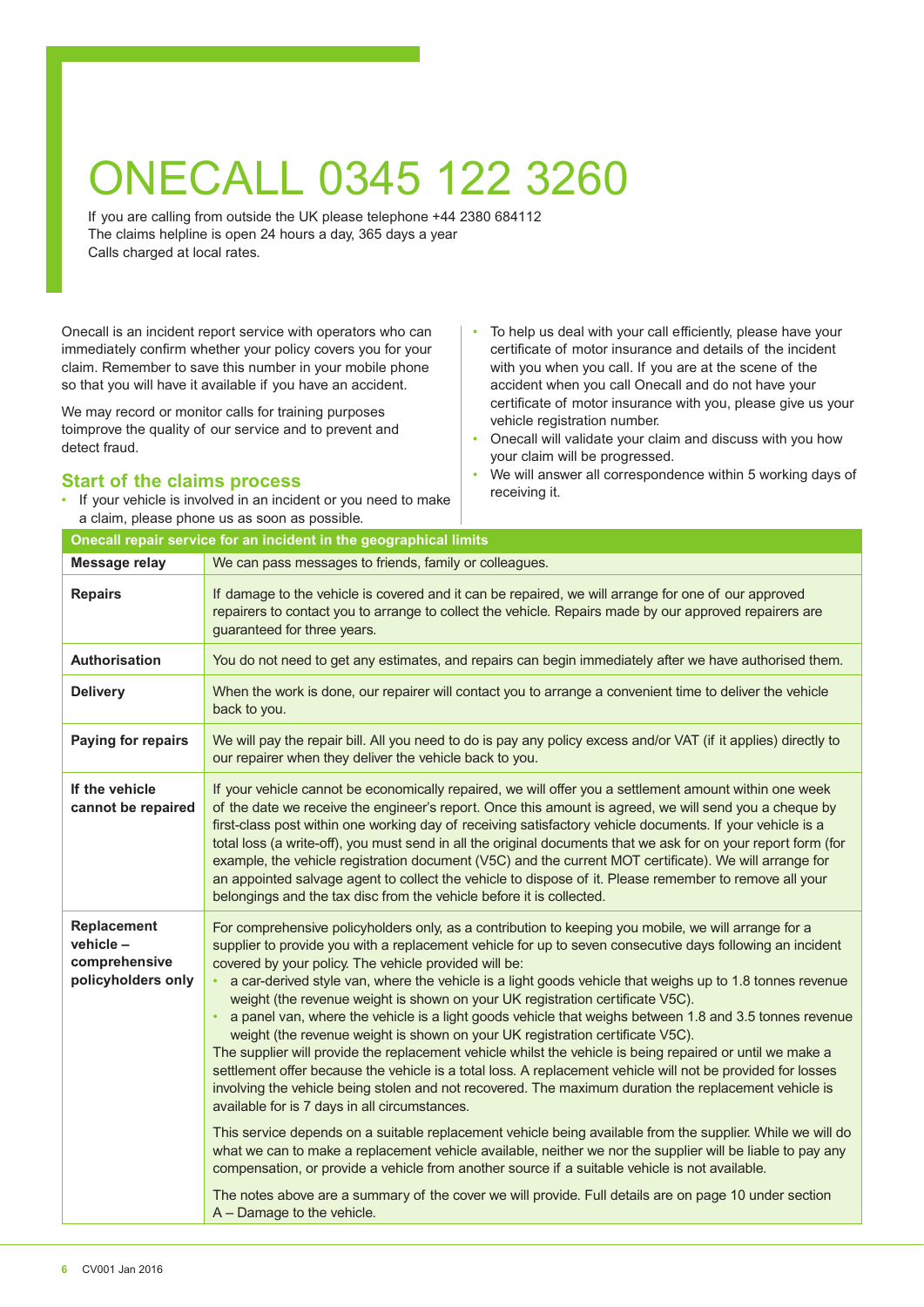# Contract of insurance

#### **Introduction**

This policy is a contract between **you** and **us**. It is not intended that the Contracts (Rights of Third Parties) Act 1999 gives anyone else any rights under this policy or has the right to enforce any part of it.

In return for **you** paying or agreeing to pay the premium, **we** will provide cover, under the terms and conditions of this contract of insurance, against accidental injury, loss or damage that happens during the **period of insurance** and within the **geographical limits**.

**Your** policy is based on the answers **you** gave on the **proposal** or which is shown in a **statement of insurance** or **statement of fact** and any other information **you** gave **us**. **You** must tell **us** of any changes to the answers **you** have given. It is an offence under the Road Traffic Act to make a false statement or withhold any information for the purposes of obtaining a **certificate of motor insurance**.

#### **Important notice**

**You** are required by the Consumer Insurance (Disclosure and Representations) Act to take reasonable care to supply accurate and complete answers to all the questions on the **proposal** or those declared on the **statement of insurance** or **statement of fact** and to make sure that all information supplied is true and correct. **Failure to supply accurate and complete answers may mean that your policy is invalid and that it does not operate in the event of a claim**.

**You** must read this policy, **the certificate of motor insurance** and the **schedule** together. The **schedule** tells **you** which sections of the policy apply. Please check all documents carefully to make sure that they give **you** the cover **you** want.

Signed for and on behalf of Ageas Insurance Limited

François-Xavier Boisseau - CEO, Insurance Ageas Insurance Limited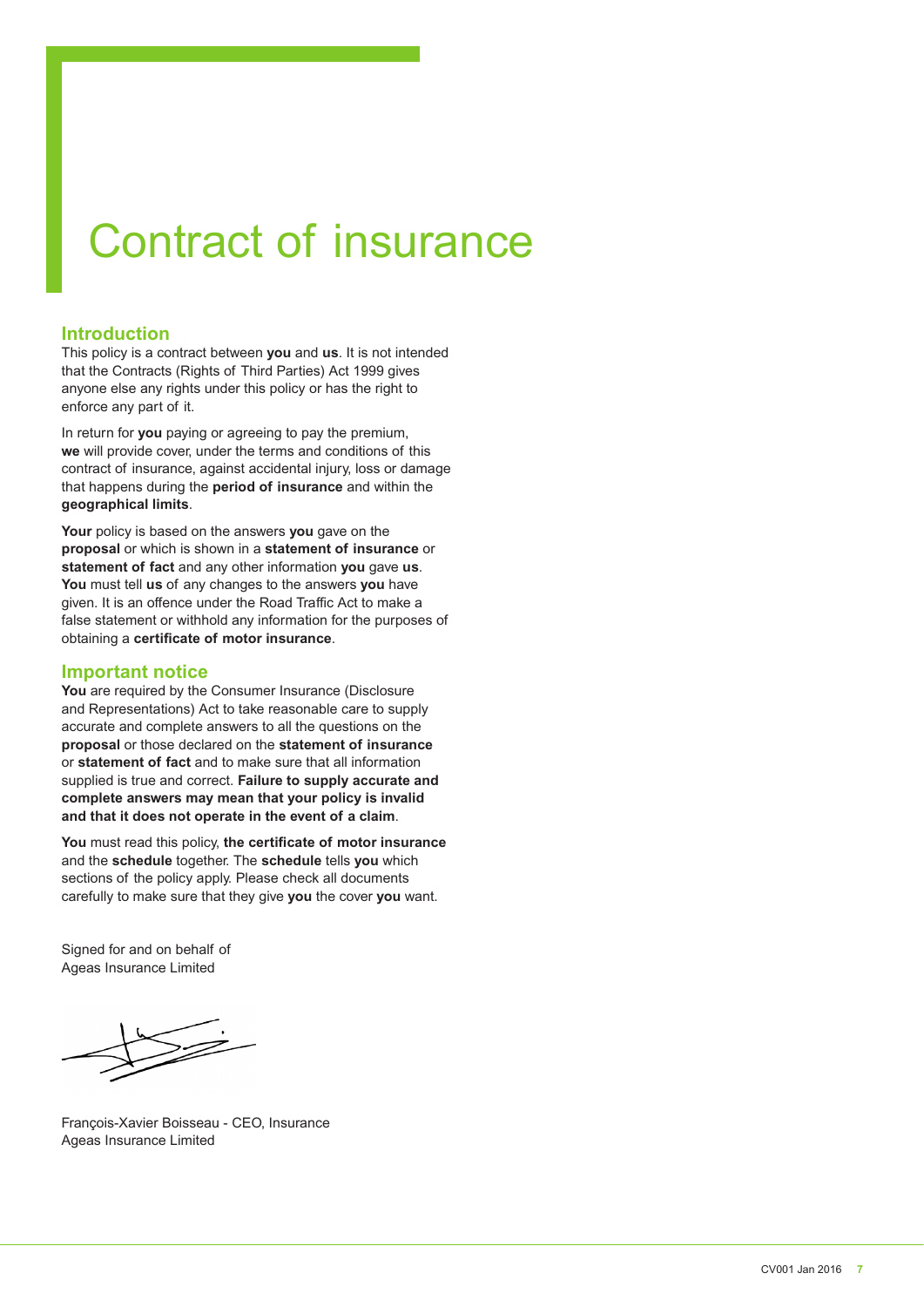# **Definitions**

Throughout this policy certain words and phrases are printed in **bold**. These have the meanings set out below.

#### **Certificate of motor insurance**

The proof of the motor insurance **you** need by law. The **certificate of motor insurance** shows:

- what vehicle is covered:
- who is allowed to drive **the vehicle**; and
- what **the vehicle** can be used for.
- If **your certificate of motor insurance** allows driving by any driver, please refer to **your schedule** for any restrictions that may apply as well as referring to policy condition 9 on page 20, which shows **you** what details **you** need to disclose to **us**.

#### **Dangerous goods**

"**Dangerous goods**" means those detailed in:

- the Dangerous Substances (Conveyance by Road in Road Tankers and Tank Containers) Regulations 1992;
- the Carriage of Dangerous Goods (Classification Packaging and Labelling) and Use of Transportable Pressure Receptacles Regulations 1996;
- the Carriage of Explosives by Road Regulations 1996; and
- the approved List of Dangerous Substances published by the Health and Safety Executive and any similar legislation.

#### **Endorsement**

A clause that alters the cover provided by the policy. These only apply if stated on the **schedule**.

#### **Excess**

The part of a claim **you** must pay. Sometimes more than one **excess** can apply, in which case **we** add them together.

#### **Geographical limits**

Great Britain, Northern Ireland, the Isle of Man and the Channel Islands, and while **the vehicle** is being transported between any of these countries.

#### **Market value**

The cost of replacing **the vehicle** with one of a similar age, type, mileage and condition, immediately before the loss or damage happened.

#### **Partner**

Your husband, wife, civil partner, or person with whom you have a relationship as if married and who is living at the same address as you. This does not include any business partners or associates unless you also have a relationship with them as described above.

#### **Period of insurance**

The length of time that this contract of insurance applies for. This is shown in the **schedule**.

#### **Personal Information**

Any information **we** hold about **you** and any information **you** give **us** about anyone else.

#### **Proposal**

The application form and the information **you** gave **us**, including information given on **your** behalf and verbal information **you** give.

#### **Revenue weight**

The **revenue weight** is shown on **your** UK registration certificate (V5C).

#### **Schedule**

The latest **schedule we** issued to **you**. This forms part of the contract of insurance. It gives details of the **period of insurance**, the sections of the policy which apply, the premium **you** have to pay, **the vehicle** which is insured and details of any **excesses** or **endorsements**.

#### **Statement of insurance or statement of fact**

The form that shows the information **you** gave **us**, including information given on **your** behalf and verbal information **you** give.

#### **Terrorism**

**Terrorism** as defined in the Terrorism Act 2000.

#### **The vehicle**

Any motor vehicle **you** have given **us** details of and for which **we** have issued a **certificate of motor insurance**. **The vehicle's** registration number will be shown on **your** latest **certificate of motor insurance**. Accessories and spare parts are included in the definition of **the vehicle** when they are with **the vehicle** or locked in **your** own garage.

#### **Trailer**

Any drawbar trailer or semi-trailer.

#### **We, our, us**

Ageas Insurance Limited.

#### **You, your**

The person or company shown under 'Policyholder details' or 'Insured details' in the **schedule**.

#### **Your insurance adviser**

The agent, broker or intermediary who arranged this insurance for **you**.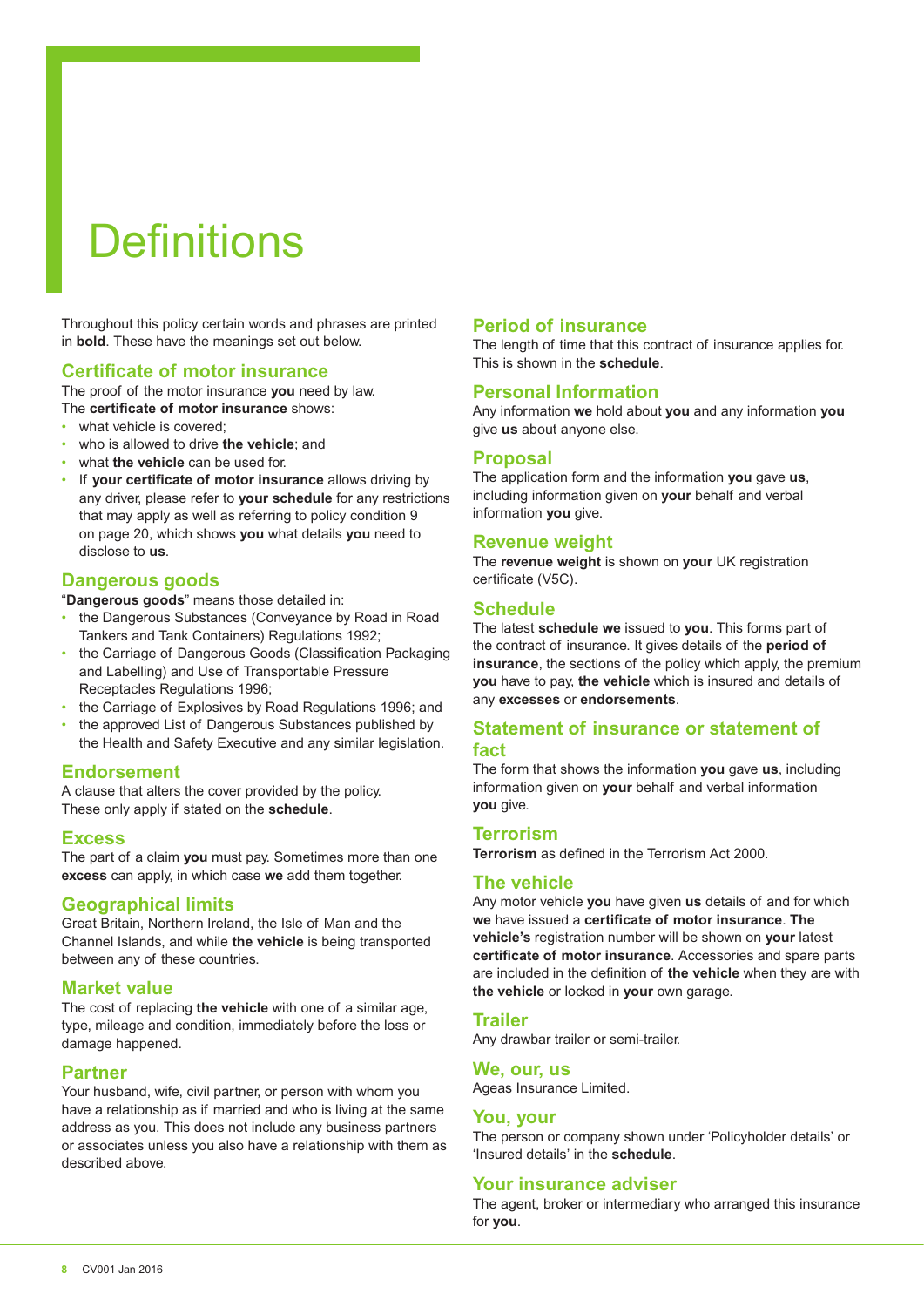# Policy Cover

**Your Schedule** shows the level of cover **you** have chosen. The cover and policy sections applicable are shown below.

|                                                   |                      | <b>Cover applicable</b>           |                         |
|---------------------------------------------------|----------------------|-----------------------------------|-------------------------|
| <b>Section Name</b>                               | <b>Comprehensive</b> | <b>Third Party Fire and Theft</b> | <b>Third Party Only</b> |
| Section A: Damage to the vehicle                  |                      |                                   |                         |
| Section B: Damaged Windscreen and<br>window glass |                      |                                   |                         |
| Section C: Fire and theft                         | ✓                    | J                                 |                         |
| Section D: Personal accident                      | ✓                    |                                   |                         |
| Section E: Medical expenses                       | ✓                    |                                   |                         |
| Section F: Personal belongings                    | ✓                    |                                   |                         |
| Section G: Liabilities to third parties           | ✓                    |                                   | ✓                       |
| Section H: Using your car abroad                  | ✓                    |                                   |                         |
| Section I: Spanish bail bond                      | $\checkmark$         |                                   |                         |
| Section J: No claim discount                      | ✓                    |                                   |                         |
| Section K: No claim discount<br>protection        | Optional             | Optional                          | Optional                |
| Section L: Replacement locks                      |                      |                                   |                         |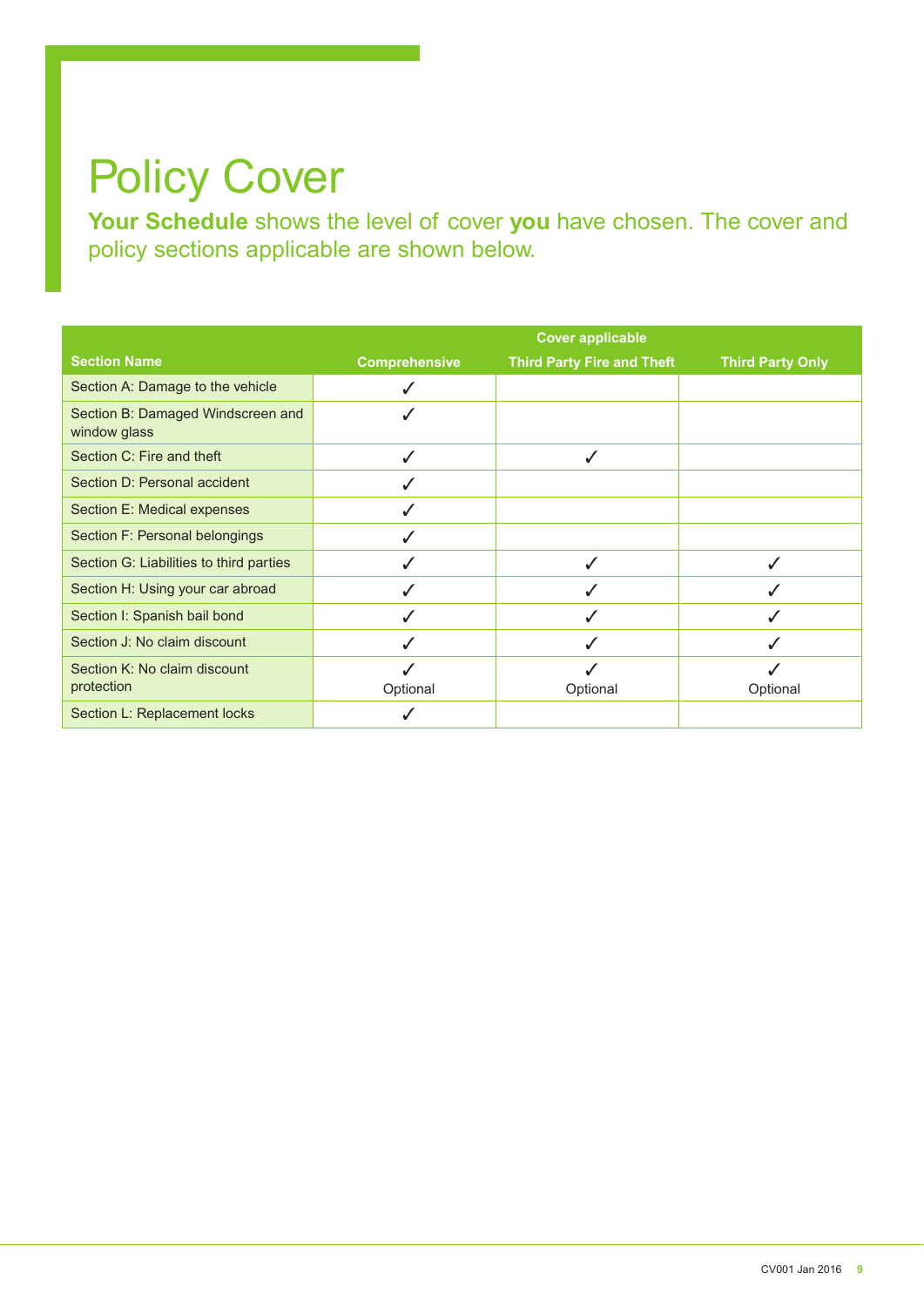# Your cover

### **Section A - Damage to the vehicle**

**We** will pay for accidental or malicious damage to **the vehicle** including damage caused by vandalism.

**We** will also cover the cost of replacing or repairing **the vehicle's** audio, navigational and entertainment equipment up to the following amounts.

- Unlimited for equipment fitted as original equipment by the manufacturer
- £300 for any other equipment

provided this equipment is permanently fitted to **the vehicle**

#### **Replacement vehicle cover**

If **we** have accepted a claim (not including glass) which **you** have reported to **us**, **we** will arrange for a replacement vehicle to be supplied, for a maximum of 7 days:

- while the vehicle is being repaired; or
- until we make a settlement offer where the vehicle is not economical to repair.

The replacement vehicle will be provided for up to seven days in a row. During this period, **we** will insure the replacement vehicle as **the vehicle** under this policy and the same terms and conditions will apply. Any incident relating to the replacement vehicle may affect **your** no-claim discount.

**You** will be responsible for:

- the cost of the fuel you use;
- collection and delivery charges, if these apply:
- any charges for fitting accessories;
- any **excess** which would have applied to the replaced vehicle whilst it is temporarily replaced; and
- all charges and costs where **the vehicle** is on hire for more than seven days in a row.

The replacement vehicle will be:

- a car-derived style van, where **the vehicle** is a light goods vehicle that weighs up to 1.8 tonnes **revenue weight**; or
- a panel van where **the vehicle** is a light goods vehicle that weighs between 1.8 and 3.5 tonnes **revenue weight**.

Replacement vehicles will be of standard type and will not include:

- specialised vehicles such as pick-up trucks, tippers or refrigerated vans; or
- any **trailers** or semi-trailers.

#### **What is covered What is not covered**

- a The first amount of any claim for damage to the vehicle, as shown in the schedule.
	- b As well as the amount shown above, **you** must also pay one of the following:
		- i The first £250 of any claim if the person driving or in charge of **the vehicle** at the time of the accident is under 21;
		- ii The first £150 of any claim if the person driving or in charge of **the vehicle** at the time of an accident is:
			- aged 21 or over but under 25; or
			- aged 25 or over but has not held a full driving licence issued within the geographical limits or the European Union for at least a year.

**You** must pay these amounts for every incident **you** claim for under this section.

- Loss of or damage to the vehicle caused by fire or theft.
- Loss of use of **the vehicle**.
- Loss of or damage to tools of trade, personal belongings, documents or goods.
- Wear and tear.
- Mechanical, electrical, electronic and computer failures or breakdowns or breakages.
- Damage to **your** tyres caused by braking, punctures, cuts or bursts.
- Costs of importing parts or accessories and storage costs caused by delays, where the parts or accessories are not available from current stock within the **geographical limits**.
- Any amount over the cost shown in the manufacturer's latest price guide and costs for fitting, if any lost or damaged parts or accessories are not available.
- Loss of or damage to phone or other communication equipment.
- The vehicle losing value after, or because of, repairs.
- Loss or damage to **the vehicle** caused by **you** carelessly or recklessly allowing a buyer, someone posing as a buyer or someone acting on behalf of a buyer to defraud or deceive **you**. This includes accepting a form of payment that a bank or building society will not authorise.
- Loss of or damage to **the vehicle** caused by malicious damage or vandalism when no-one is in it if,
	- Any window, door, roof opening, removable roof panel or hood was left open or unlocked; or
	- The keys (or any other device needed to lock the **vehicle**) are left in or on **the vehicle**.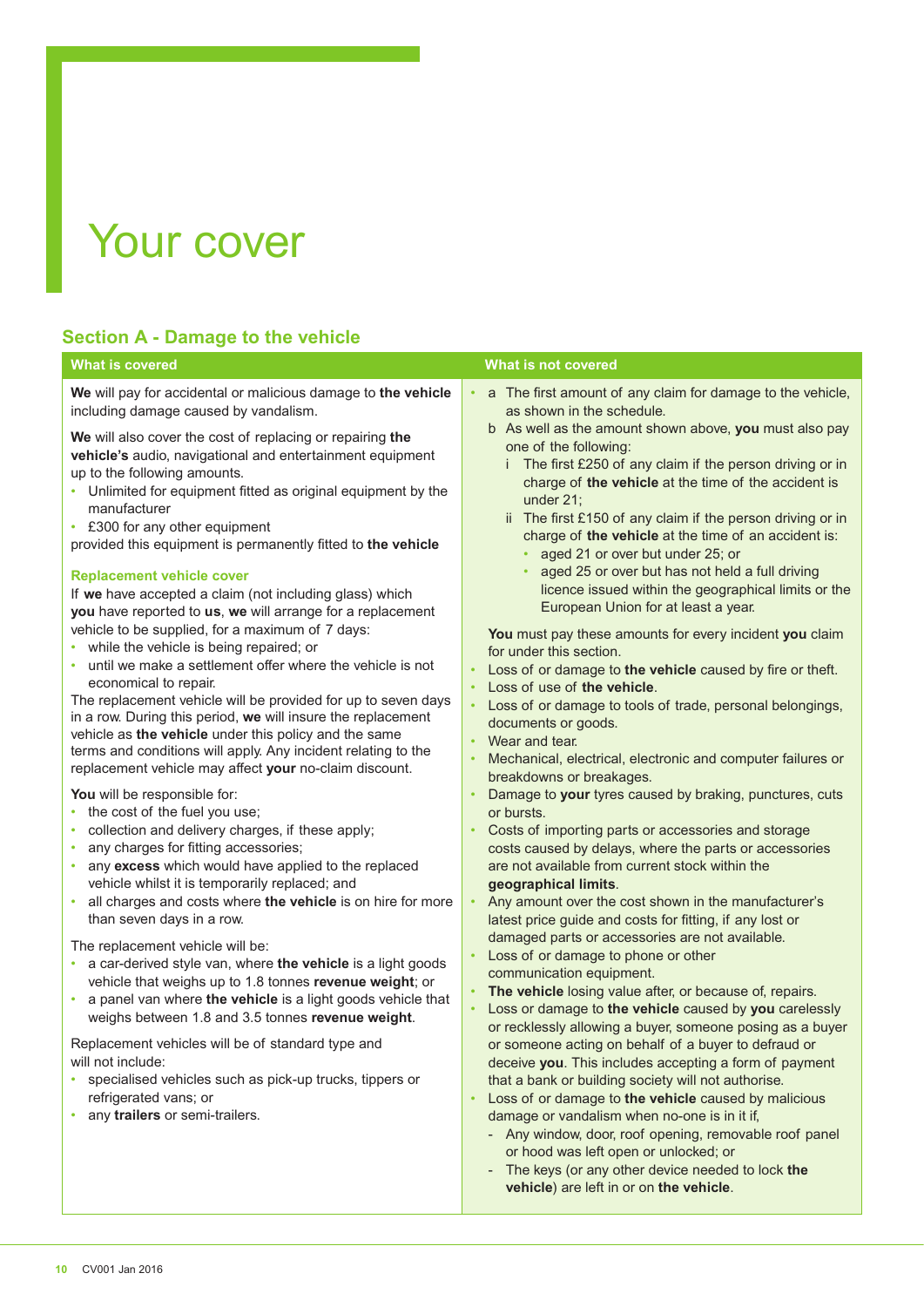### **Section A - Damage to the vehicle continued**

| <b>What is covered</b>                                                                                                                                                                                                                                                                                                                                                                 | What is not covered                                                                                                                                                                                                                                                                                                                                                                                      |
|----------------------------------------------------------------------------------------------------------------------------------------------------------------------------------------------------------------------------------------------------------------------------------------------------------------------------------------------------------------------------------------|----------------------------------------------------------------------------------------------------------------------------------------------------------------------------------------------------------------------------------------------------------------------------------------------------------------------------------------------------------------------------------------------------------|
| <b>Availability of replacement vehicles</b><br>This service depends on a suitable replacement vehicle<br>being available from the supplier. While we will do what<br>we can to make a replacement vehicle available, neither<br>we nor the supplier will be liable to pay any compensation<br>or to provide a vehicle from any other source if a suitable<br>vehicle is not available. | The vehicle being confiscated or destroyed by or under<br>order of any government or public or local authority.<br>Loss or damage to the vehicle caused by an inappropriate<br>type or grade of fuel being used.<br>Loss of or damage to any radar detectors, unless this<br>$\bullet$<br>equipment is permanently fitted to the vehicle as part of<br>the manufacturer's original specification.        |
| <b>Returning replacement vehicles</b><br>The replacement vehicle will be provided on the condition<br>that you return it to the depot which provided it unless you<br>have made other arrangements with the supplier.<br>See page 12 for details of how we settle claims.                                                                                                              | Loss of or damage to any audio, navigational and<br>entertainment equipment unless this equipment is<br>permanently fitted to the vehicle.<br>Loss of or damage to the vehicle caused by a person<br>$\bullet$<br>known to you, employees or ex-employees taking the vehicle<br>without your permission, unless that person is reported to<br>the police for taking the vehicle without your permission. |

### **Section B - Damaged windscreen and window glass**

manufacturer.

| <b>What is covered</b>                                                                                                                                                                                                                                                                                                                                                                                                                                                                                                                                                            | What is not covered                                                                                                                                                                                                                                                                                                                                                                                                                                                                                                                                                                                                                                                                                                                                                                                                                   |
|-----------------------------------------------------------------------------------------------------------------------------------------------------------------------------------------------------------------------------------------------------------------------------------------------------------------------------------------------------------------------------------------------------------------------------------------------------------------------------------------------------------------------------------------------------------------------------------|---------------------------------------------------------------------------------------------------------------------------------------------------------------------------------------------------------------------------------------------------------------------------------------------------------------------------------------------------------------------------------------------------------------------------------------------------------------------------------------------------------------------------------------------------------------------------------------------------------------------------------------------------------------------------------------------------------------------------------------------------------------------------------------------------------------------------------------|
| If the windscreen or any window in the vehicle is<br>damaged during the period of insurance, we will pay the<br>cost of repairing or replacing it. We will also pay for any<br>repair to the bodywork that has been damaged by broken<br>glass from the windscreen or windows.<br>If you phone the Ageas glassline (see page 5) and use<br>one of our chosen glass companies, cover is unlimited. If<br>you do not, the most we will pay under this section is £100<br>after taking off any excess.<br>A claim under this section only will not affect your<br>no-claim discount. | The first £60 of any claim if the glass is replaced rather<br>$\bullet$<br>than repaired.<br>The first £10 of any claim if the glass is repaired.<br>$\bullet$<br>Loss of use of the vehicle.<br>$\bullet$<br>Costs of importing parts or accessories, and/or<br>$\bullet$<br>storage costs caused by delays, where the parts or<br>accessories are not available from current stock within the<br>geographical limits.<br>Any amount over the cost shown in the manufacturer's<br>$\bullet$<br>latest price guide and costs for fitting if any lost or<br>damaged parts or accessories are not available.<br>Mechanical, electrical, electronic or computer failures or<br>$\bullet$<br>breakdowns or breakages to sun roof and hood mechanisms.<br>Repair or replacement of any windscreen or window<br>unless it is made of glass. |
| <b>Section C - Fire and theft</b>                                                                                                                                                                                                                                                                                                                                                                                                                                                                                                                                                 |                                                                                                                                                                                                                                                                                                                                                                                                                                                                                                                                                                                                                                                                                                                                                                                                                                       |
| <b>What is covered</b>                                                                                                                                                                                                                                                                                                                                                                                                                                                                                                                                                            | What is not covered                                                                                                                                                                                                                                                                                                                                                                                                                                                                                                                                                                                                                                                                                                                                                                                                                   |
| We will pay for loss of or damage to the vehicle caused by<br>fire theft or attempted theft. We will also cover the cost of<br>replacing or repairing the vehicles audio, navigational and<br>entertainment equipment up to the following amounts:<br>Unlimited if your cover is comprehensive and the<br>equipment is fitted as original equipment by the                                                                                                                                                                                                                        | Loss of or damage to the vehicle when no-one is in it if:<br>$\bullet$<br>- Any window, door, roof opening, removable roof panel<br>or hood was left open or unlocked; or<br>The keys (or any other device needed to lock the<br>vehicle) are left in or on the vehicle.<br>The first £100 of any claim.<br>$\bullet$                                                                                                                                                                                                                                                                                                                                                                                                                                                                                                                 |

- Loss of use of **the vehicle**.
- £300 for any other equipment or if **your** cover is third party | Wear and tear.
	- Mechanical, electrical, electronic and computer failures or
	- Costs of importing parts or accessories, or storage costs caused by delays, where the parts or accessories are not
	- Any amount over the cost shown in the manufacturer's latest price guide and costs for fitting if any lost or
	- Loss or damage to **the vehicle** caused by **you** carelessly or recklessly allowing a buyer, someone posing as a buyer or someone acting on behalf of a buyer to defraud or deceive **you**. This includes accepting a form of payment that a bank or building society will not authorise.

| fire and theft.<br>provided this equipment is permanently fitted to <b>the vehicle</b> .<br>For comprehensive policyholders:<br><b>Replacement vehicle cover</b><br>If we have accepted a claim for fire or attempted theft of<br>the vehicle, we will arrange for a replacement vehicle to be<br>supplied, for a maximum of 7 days:<br>while the vehicle is being repaired; or<br>until we make a settlement offer where the vehicle is not<br>economical to repair. | Mechanical, electrical, electronic and computer failures or<br>breakdowns or breakages.<br>Costs of importing parts or accessories, or storage costs<br>caused by delays, where the parts or accessories are not<br>available from current stock within the geographical limits.<br>Any amount over the cost shown in the manufacturer's<br>latest price guide and costs for fitting if any lost or<br>damaged parts or accessories are not available.<br>Loss of or damage to phone or other<br>communication equipment.<br>The vehicle losing value after, or because of, repairs.<br>Loss or damage to the vehicle caused by you carelessly<br>or recklessly allowing a buyer, someone posing as a<br>buyer or someone acting on behalf of a buyer to defraud |
|-----------------------------------------------------------------------------------------------------------------------------------------------------------------------------------------------------------------------------------------------------------------------------------------------------------------------------------------------------------------------------------------------------------------------------------------------------------------------|------------------------------------------------------------------------------------------------------------------------------------------------------------------------------------------------------------------------------------------------------------------------------------------------------------------------------------------------------------------------------------------------------------------------------------------------------------------------------------------------------------------------------------------------------------------------------------------------------------------------------------------------------------------------------------------------------------------------------------------------------------------|
|-----------------------------------------------------------------------------------------------------------------------------------------------------------------------------------------------------------------------------------------------------------------------------------------------------------------------------------------------------------------------------------------------------------------------------------------------------------------------|------------------------------------------------------------------------------------------------------------------------------------------------------------------------------------------------------------------------------------------------------------------------------------------------------------------------------------------------------------------------------------------------------------------------------------------------------------------------------------------------------------------------------------------------------------------------------------------------------------------------------------------------------------------------------------------------------------------------------------------------------------------|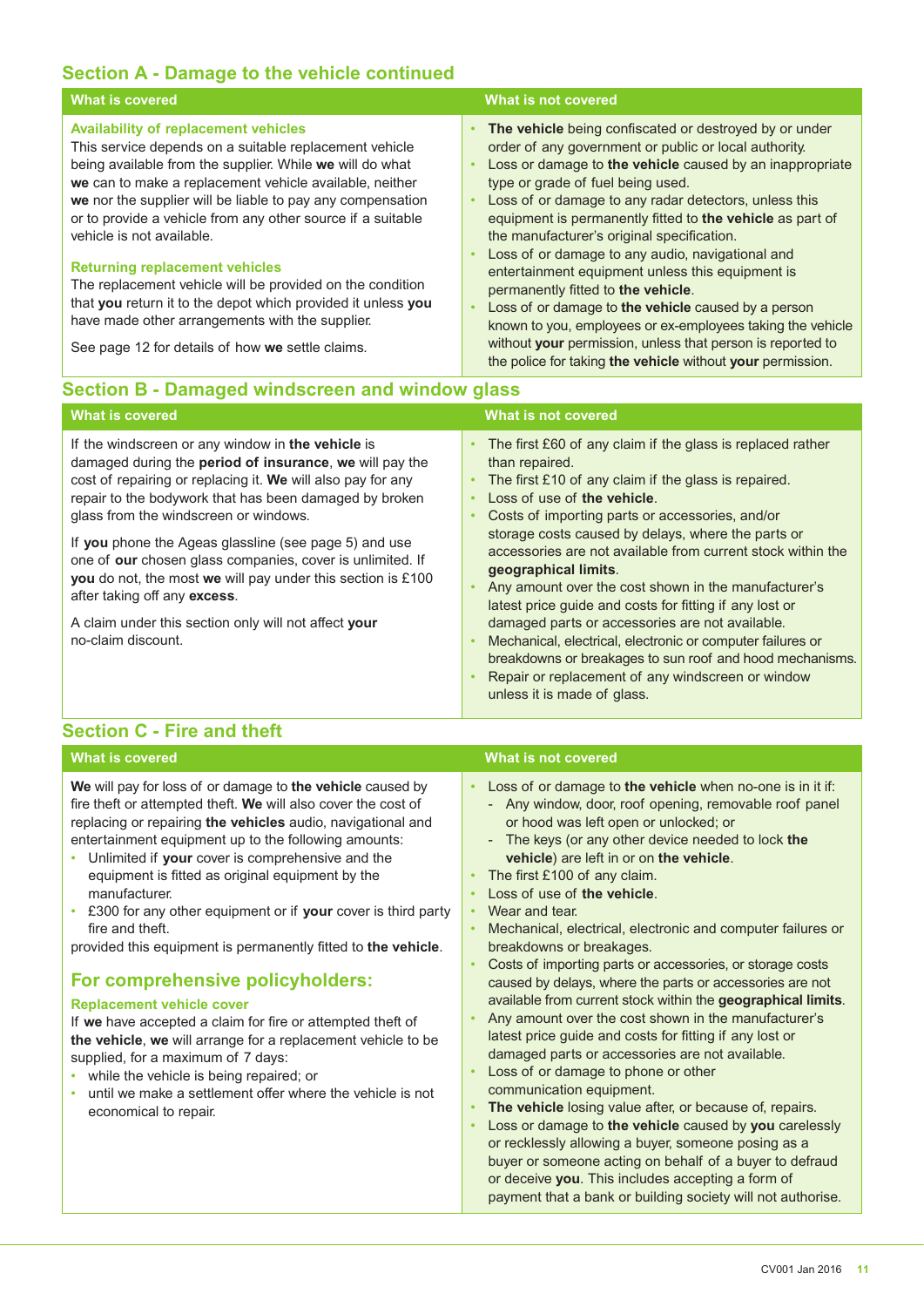### **Section C - Fire and theft continued**

The replacement vehicle will be provided for up to seven days in a row. During this period, **we** will insure the replacement vehicle as **the vehicle** under this policy and the same terms and conditions will apply. Any incident relating to the replacement vehicle may affect **your** no-claim discount. **You**  will be responsible for:

- the cost of the fuel you use:
- collection and delivery charges, if these apply;
- any charges for fitting accessories;
- any **excess** which would have applied to the replaced vehicle whilst it is temporarily replaced; and
- all charges and costs where **the vehicle** is on hire for more than seven days in a row. The replacement vehicle will be:
- a car-derived style van, where **the vehicle** is a light goods vehicle that weighs up to 1.8 tonnes **revenue weight**; or
- a panel van where **the vehicle** is a light goods vehicle that weighs between 1.8 and 3.5 tonnes **revenue weight** Replacement vehicles will be of standard type and will not include:
- specialised vehicles such as pick-up trucks, tippers or refrigerated vans; or
- any **trailers** or semi-trailers.

#### **Availability of replacement vehicles**

This service depends on a suitable replacement vehicle being available from the supplier. While **we** will do what **we** can to make a replacement vehicle available, neither **we** nor the supplier will be liable to pay any compensation or to provide a vehicle from any other source if a suitable vehicle is not available.

#### **Returning replacement vehicles**

The replacement vehicle will be provided on the condition that **you** return it to the depot which provided it unless **you** have made other arrangements with the supplier.

**Please refer to the section on page 12 on how we settle claims.**

#### **How we will settle your claim under Section A, B or C**

**We** will choose whether to repair **the vehicle** or pay **you** a cash amount equal to the cost of the loss or damage. If **the vehicle** cannot be driven because of damage that is covered under this policy, **we** will pay for **the vehicle** to be protected and taken to the nearest approved repairer.

#### **If the vehicle can be economically repaired**

If **the vehicle** is repaired by one of **our** approved repairers, please see 'Onecall repair service for an incident within the **geographical limits'** on page 6. **You** do not need to get any estimates, and repairs can begin immediately after **we** have authorised them. **We** will arrange for one of **our** repairers to contact **you** to arrange to collect **the vehicle**. Repairs made by **our** approved repairers are guaranteed for three years. **We** will also pay the costs of delivering **the vehicle** back to the address shown on **your** current **schedule** or any other address **we** agree with **you** when the damage has been

#### **What is covered What is not covered**

- Loss of or damage to **the vehicle** caused by a person known to **you** or employees or ex-employees taking **the vehicle** without **your** permission, unless that person is reported to the police for taking the vehicle without **your** permission.
- **The vehicle** being confiscated or destroyed by or under order of any government or public or local authority.
- Loss arising from taking **the vehicle** from **you** and returned to its legal owner where it is established that **you** are not the legal owner.
- Loss or damage to **the vehicle** caused by an inappropriate type or grade of fuel being used.
- Loss of or damage to any radar detection equipment, unless this equipment is permanently fitted to **the vehicle** as part of the manufacturer's original specification.
- Loss of or damage to any audio, navigational and entertainment equipment unless this equipment is permanently fitted to **the vehicle**.

repaired. If **you** do not want to use one of **our** approved repairers, **you** will need to send **us** an estimate for **us** to authorise and **we** may need to inspect **the vehicle**. **We**  reserve the right to ask **you** to obtain alternative estimates. **You** will have to pay any policy **excess** direct to the repairer.

If **you** are registered for VAT, **you** must reduce **your** loss as far as possible by recovering VAT on the cost of repairs and replacement goods, to the extent allowed by law.

If the condition of **the vehicle** is better after the repair than it was just before it was damaged, **we** may ask **you** to pay something towards it. The repairer can use parts, including recycled parts that are similar in quality to those available from the manufacturer.

#### **If the vehicle is a total loss**

Once an engineer has inspected and assessed the **market value** of **the vehicle**, **we** will send **you** an offer of payment.

If there is any outstanding loan on **the vehicle**, **we** may pay the finance company first. If **our** estimate of the **market value**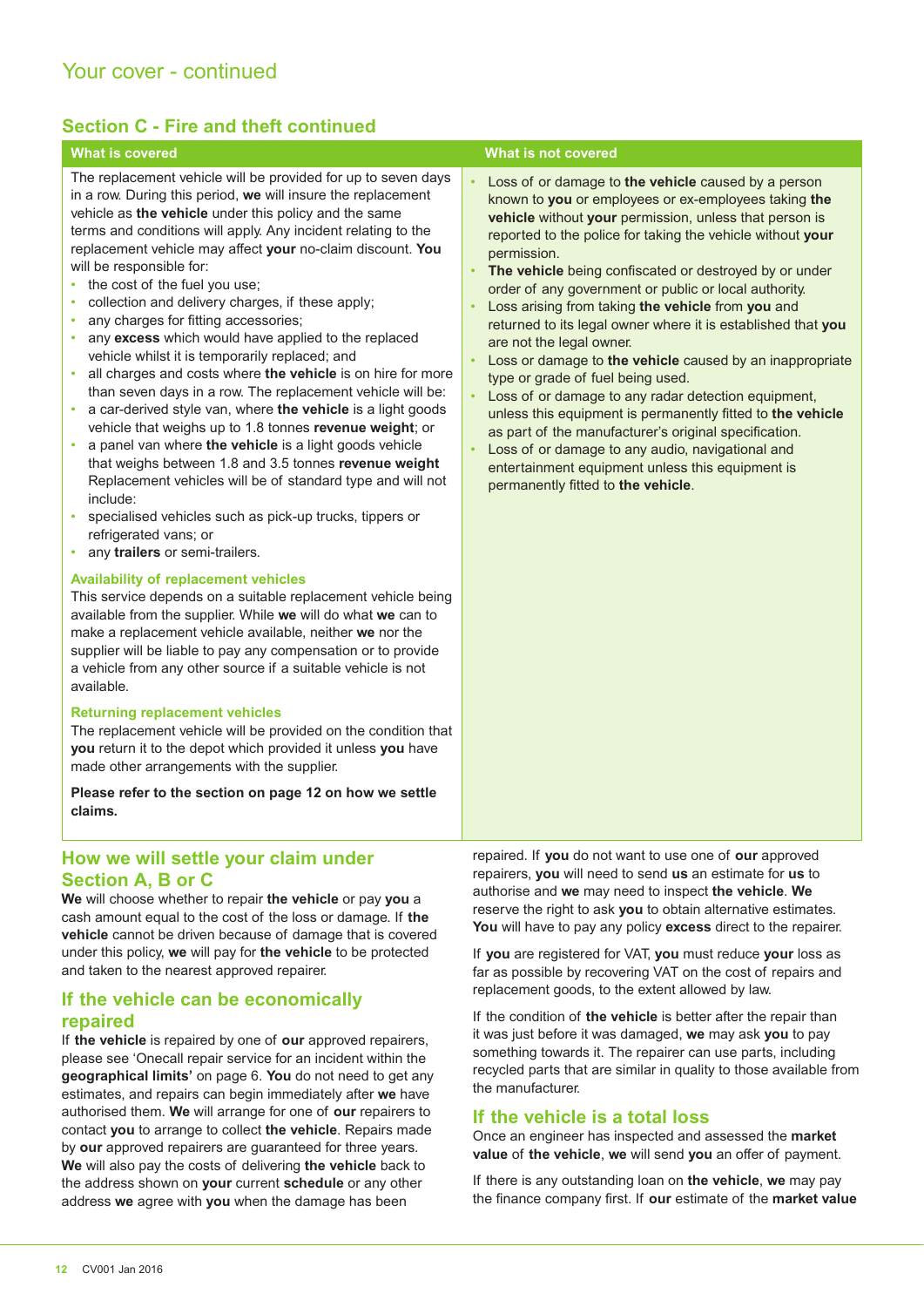is more than the amount **you** owe them, **we** will pay **you** the balance. If **our** estimate of the **market value** is less than the amount **you** owe, **you** may have to pay the balance.

If **the vehicle** is leased or on contract hire, **we** may pay the leasing or contract hire company first. If **our** estimate of the **market value** is more than the amount **you** owe the leasing or contract hire company, the amount **we** pay them will settle the claim. If **our** estimate of the **market value** is less than the amount **you** owe, **you** may have to pay the balance.

Any payment **we** make for total loss will be after **we** have taken off any policy **excess**.

When **you** accept **our** offer for total loss, **the vehicle** will belong to **us**. **You** must return **your certificate of motor insurance** to **your insurance adviser**.

**We** have no objection to **you** retaining any private registration number providing that:

- **You** make **your** intention clear at the time of reporting the claim and prior to any settlement being agreed; and
- **You** provide details of the replacement registration number for **the vehicle** prior to any settlement being made.
- **You** transfer the private registration number to another vehicle or place it on-retention with the DVLA prior to any settlement being made.

#### **Replacement vehicle**

**We** will not pay more than the **market value** of **the vehicle** unless:

- the loss or damage happens before **the vehicle** is a year old and **you** are the first and only registered keeper of **the vehicle** (or the second registered keeper if the first registered keeper is the manufacturer or supplying dealer and the delivery mileage is under 250 miles); and
- **you** have owned **the vehicle** (or it has been hired to **you** under a hire-purchase agreement) since it was first registered as new (or **you** are the second owner if the first owner is the manufacturer or supplying dealer and the delivery mileage is under 250 miles); and
- the cost of repair is valued at more than 60% of the cost of buying an identical new vehicle at the time of the loss or damage (based on the United Kingdom list price including taxes). In these circumstances, if **you** ask **us** to, **we** will replace **the vehicle** (and pay the delivery charges to the address shown on **your** current **schedule** or any other address **we** agree with **you**) with a new vehicle of the same make, model and specification.

**We** will only do this if:

- **we** can buy a vehicle straight away within the **geographical limits**; and
- **we** have permission from anyone who **we** know has a financial interest in **the vehicle**.

## **Section D - Personal accident**

| <b>What is covered</b>                                                                                                                                                                                                                                                                                                                                                                                                                                                                                                                                                                                                                                                           | What is not covered                                                                                                                                                                                                                                                                                                                                                                                                                                                                                                                                                                                                                                                                                                               |
|----------------------------------------------------------------------------------------------------------------------------------------------------------------------------------------------------------------------------------------------------------------------------------------------------------------------------------------------------------------------------------------------------------------------------------------------------------------------------------------------------------------------------------------------------------------------------------------------------------------------------------------------------------------------------------|-----------------------------------------------------------------------------------------------------------------------------------------------------------------------------------------------------------------------------------------------------------------------------------------------------------------------------------------------------------------------------------------------------------------------------------------------------------------------------------------------------------------------------------------------------------------------------------------------------------------------------------------------------------------------------------------------------------------------------------|
| If you or your partner are accidentally killed or injured while<br>getting into, travelling in or getting out of the vehicle, we will<br>pay the following benefit per person.<br>• For death - £2,500.<br>For total and permanent loss of sight in one eye - £1,500.<br>For total and permanent loss (at or above the wrist or<br>ankle) of one hand or one foot $-$ £1,500.<br>We will only pay these amounts if the only cause of the death<br>or loss is an accident involving a vehicle and the death or loss<br>happens within three months of the accident.<br>This cover also applies to any person who is getting into,<br>travelling in or getting out of the vehicle. | No cover is provided under this section if the policy is<br>$\bullet$<br>held in the name of a corporate organisation, a company<br>or a firm.<br>Death or loss caused by suicide or attempted suicide.<br>$\bullet$<br>Death of or loss to any person not wearing a seat belt<br>when they have to by law.<br>More than £10,000 for any one accident.<br>$\bullet$<br>More than £2,500 to any one person for any one accident.<br>If you, or your partner, have more than one motor policy<br>with us, we will only pay under one policy.<br>Death of or loss to any person driving at the time of the<br>$\bullet$<br>accident who is found to have a higher level of alcohol or<br>drugs in their body than is allowed by law. |
| <b>Section E - Medical expenses</b>                                                                                                                                                                                                                                                                                                                                                                                                                                                                                                                                                                                                                                              |                                                                                                                                                                                                                                                                                                                                                                                                                                                                                                                                                                                                                                                                                                                                   |
| <b>What is covered</b>                                                                                                                                                                                                                                                                                                                                                                                                                                                                                                                                                                                                                                                           | <b>What is not covered</b>                                                                                                                                                                                                                                                                                                                                                                                                                                                                                                                                                                                                                                                                                                        |
| If you or anyone in the vehicle is injured in an accident<br>involving the vehicle, we will pay up to £100 in medical<br>expenses for each injured person.                                                                                                                                                                                                                                                                                                                                                                                                                                                                                                                       |                                                                                                                                                                                                                                                                                                                                                                                                                                                                                                                                                                                                                                                                                                                                   |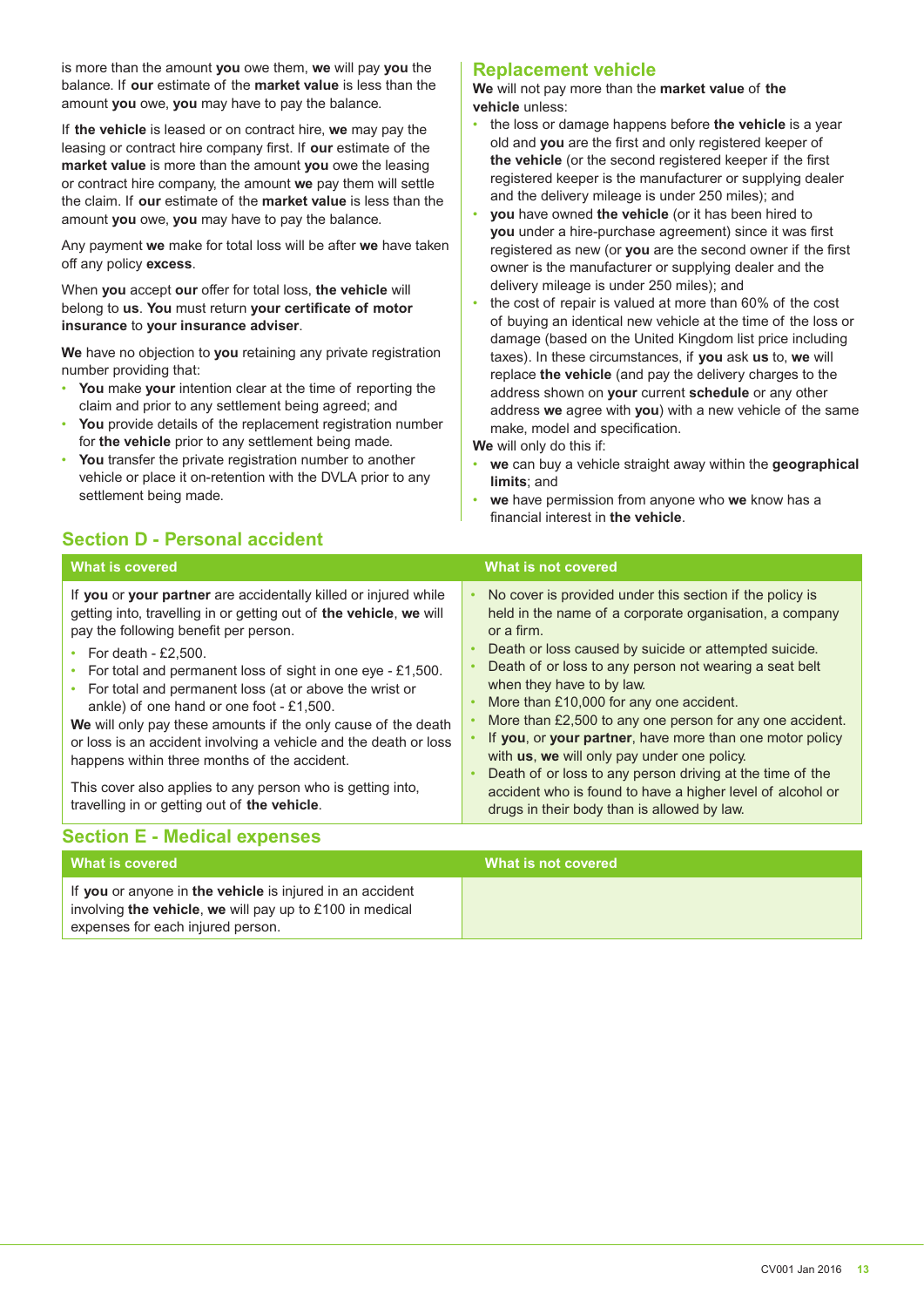# Your cover - continued

### **Section F - Personal belongings**

| What is covered                                                                                                                                                                                                                                  | What is not covered                                                                                                                                                                                                                                                                                                                                                                                                                                                                                                                                                                                   |
|--------------------------------------------------------------------------------------------------------------------------------------------------------------------------------------------------------------------------------------------------|-------------------------------------------------------------------------------------------------------------------------------------------------------------------------------------------------------------------------------------------------------------------------------------------------------------------------------------------------------------------------------------------------------------------------------------------------------------------------------------------------------------------------------------------------------------------------------------------------------|
| We will pay for personal belongings in the vehicle which<br>are lost or damaged following an accident, a fire or theft<br>involving the vehicle.<br>We will pay for the cost of the item, less an amount for<br>wear and tear and loss of value. | Loss of or damage when no-one is in the vehicle if:<br>Any window, door, roof opening, removable roof panel<br>or hood was left open or unlocked; or<br>The keys (or any other device needed to lock the<br>vehicle) are left in or on the vehicle.<br>More than £100 for each incident.<br>Any goods, tools or samples which are carried as part of<br>any trade or business.<br>Loss of or damage to phone or other communication<br>equipment.<br>Money, stamps, tickets, documents and securities (such as<br>share or bond certificates).<br>Loss of or damage to any radar detection equipment. |

## **Section G - Liabilities to third parties**

| <b>What is covered</b>                                                                                                                                                                                                                                                                                                                                                                                                                                                                                                                                                                                                                                                                                                                                                                                                                                                                                                                                                                                                                                                                                                                                                                                                                                                                                                                                                                                                                                                                                                                                                                                                    | <b>What is not covered</b>                                                                                                                                                                                                                                                                                                                                                                                                                                                                                                                                                                                                                                                                                                                                                                                                                                                                                                                                                                                                                                                                                                                                                                                                                                                                                                                                                                                                                                                                                                                                                                                                                                                                                                                                                                                         |
|---------------------------------------------------------------------------------------------------------------------------------------------------------------------------------------------------------------------------------------------------------------------------------------------------------------------------------------------------------------------------------------------------------------------------------------------------------------------------------------------------------------------------------------------------------------------------------------------------------------------------------------------------------------------------------------------------------------------------------------------------------------------------------------------------------------------------------------------------------------------------------------------------------------------------------------------------------------------------------------------------------------------------------------------------------------------------------------------------------------------------------------------------------------------------------------------------------------------------------------------------------------------------------------------------------------------------------------------------------------------------------------------------------------------------------------------------------------------------------------------------------------------------------------------------------------------------------------------------------------------------|--------------------------------------------------------------------------------------------------------------------------------------------------------------------------------------------------------------------------------------------------------------------------------------------------------------------------------------------------------------------------------------------------------------------------------------------------------------------------------------------------------------------------------------------------------------------------------------------------------------------------------------------------------------------------------------------------------------------------------------------------------------------------------------------------------------------------------------------------------------------------------------------------------------------------------------------------------------------------------------------------------------------------------------------------------------------------------------------------------------------------------------------------------------------------------------------------------------------------------------------------------------------------------------------------------------------------------------------------------------------------------------------------------------------------------------------------------------------------------------------------------------------------------------------------------------------------------------------------------------------------------------------------------------------------------------------------------------------------------------------------------------------------------------------------------------------|
| We will cover legal liability for the death of or injury to any<br>person and damage to property caused by or arising out of:<br>You using the vehicle.<br>Goods falling from the vehicle.<br>Loading and unloading the vehicle.<br>Any person driving the vehicle with your permission (as<br>long as your certificate of motor insurance shows that<br>he or she is allowed to drive the vehicle). The person<br>driving must not be excluded from driving the vehicle by<br>any endorsement, exception or condition.<br>Any person using (but not driving) the vehicle, with your<br>permission, for social, domestic and pleasure purposes.<br>Any passenger in, getting into or getting out of the vehicle.<br>Any single trailer, trailer-caravan or broken-down vehicle<br>while it is attached to the vehicle and if allowed by law.<br>We will also pay:<br>solicitors' fees for representation at any coroner's inquest,<br>$\bullet$<br>fatal accident inquiry or court of summary jurisdiction;<br>legal costs for defending a charge of manslaughter or<br>$\bullet$<br>causing death by dangerous or careless driving;<br>any costs and expenses for which your employer or<br>business partner is legally liable as a result of you using<br>the vehicle for their business; and<br>any other costs and expenses for which we have given our<br>written permission arising from an accident covered under<br>this policy.<br>If anyone who is insured by this section dies while they are<br>involved in legal action, we will give the same cover as they<br>had to their legal personal representatives. | Any amount we have not agreed to in writing.<br>$\bullet$<br>Death of or injury to any of your employees during the<br>course of their work, even if the death or injury is caused<br>by anyone insured by this policy, if insurance cover is<br>provided as a requirement of any compulsory Employers<br>Liability legislation within the geographical limits.<br>Loss of or damage to property owned by or in the care of<br>the person who is claiming cover under this section.<br>Any loss of or damage to a vehicle, trailer, trailer-caravan<br>or broken-down vehicle covered by this section.<br>Any amount for any one claim or series of claims<br>$\bullet$<br>arising from one event that causes loss of or damage<br>to property while the vehicle is being used to carry<br>dangerous goods.<br>Any loss or damage caused by loading or unloading the<br>vehicle when it is not on a public road.<br>Any loss or damage caused by using the vehicle, or any<br>machinery attached to it, as a tool of trade.<br>Loss of or damage to any bridge, weighbridge, viaduct,<br>road or surface which the vehicle is being driven on, or<br>anything under the road surface, caused by vibration or by<br>the weight of the vehicle or its load.<br>Any claim for pollution or contamination, unless it is<br>caused by a sudden, identifiable event which was<br>unintended and unexpected and happened at one specific<br>time and place.<br>Any amount over £1,000,000 for one pollution or<br>contamination event.<br>Any amount over £2,000,000 for any one claim or series<br>$\bullet$<br>of claims arising from one event that causes loss of or<br>damage to property. This limit includes all costs, expenses<br>and indirect losses.<br>However we will provide the minimum cover needed under |

compulsory motor insurance legislation.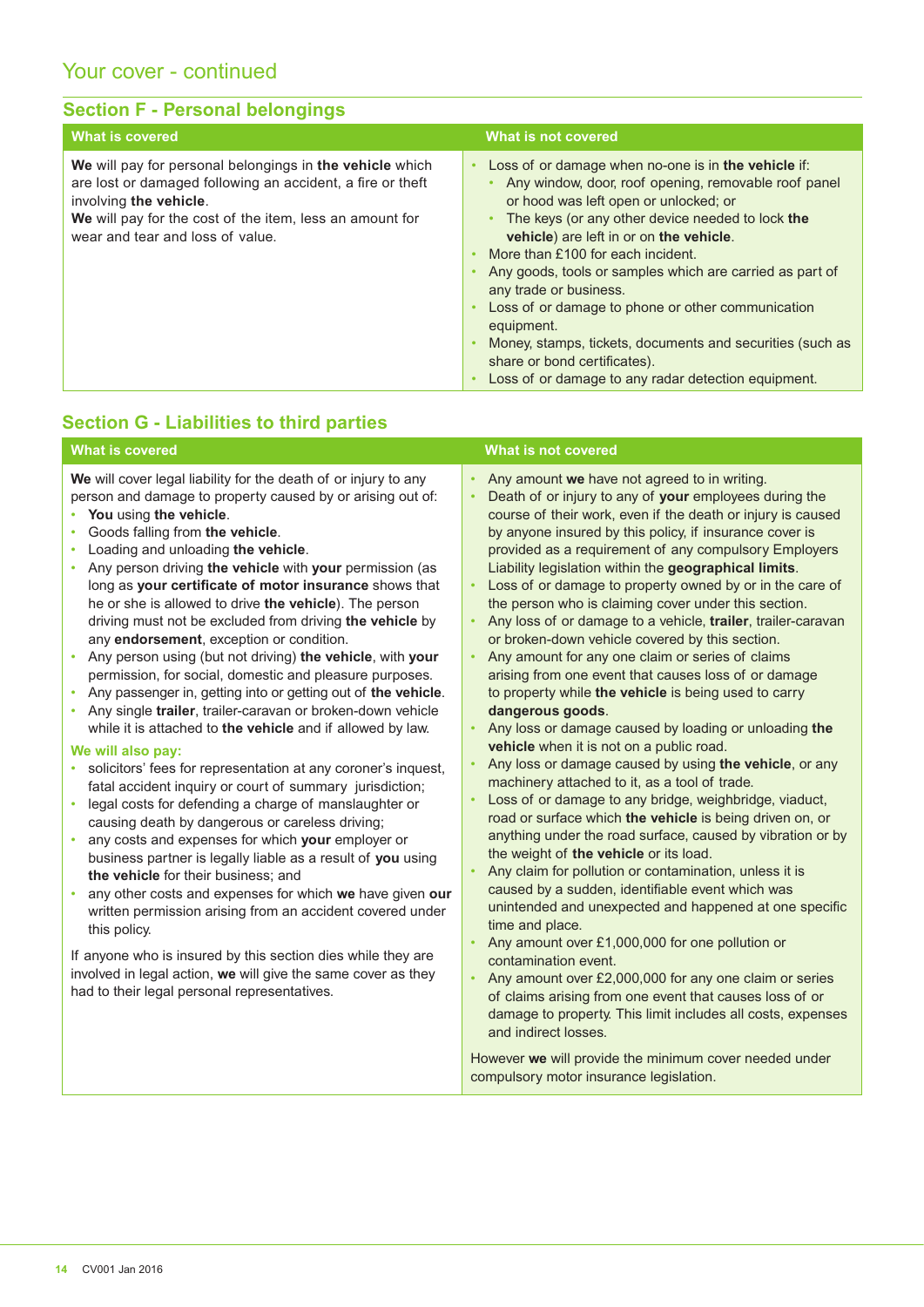### **Section H - Using your vehicle abroad**

#### **What is covered What is not covered** We will cover **your** minimum legal liability to others while **you** or any other driver covered by this policy and allowed to drive on **your** current **certificate of motor insurance** are using **the vehicle** within the European Union and any other country which the Commission of the European Communities is satisfied has made arrangements under Article (8) of EC Directive 2009/103/EC relating to civil liabilities arising from the use of a motor vehicle. This cover is the minimum required to comply with the laws of compulsory insurance for motor vehicle. **You** do not need an International Motor Insurance Card (Green Card) for visits to these countries as the legal evidence of this cover is shown on **your certificate of motor insurance. We** will also provide the cover shown on **your schedule** for up to a total of 90 days in any **period of insurance** while **you** or any driver covered by this policy and allowed to drive on **your** current **certificate of motor insurance** are using **the vehicle** within the countries referred to above for social, domestic or pleasure purposes, provided **your** main permanent home is within the **geographical limits**. Cover also applies while **the vehicle** is being carried between sea or air ports or railway stations within the countries

referred to above, as long as this travel is by a recognised sea, air or rail route and the journey does not take longer than 65 hours under normal conditions.

If **you** want to extend **your** policy to give the same cover for more than 90 days, or for business use, or in a country outside the countries referred to above, **you** must:

- tell **us** before **you** leave; and
- get **our** written agreement to the extension of cover **you** need; and
- pay any premium **we** ask for.

**We** will also pay customs duty if **the vehicle** is damaged and **we** decide not to return it after a valid claim on the policy.

# **Section I - Spanish bail bond**

| What is covered                                                                                                                                                                                                        | What is not covered |
|------------------------------------------------------------------------------------------------------------------------------------------------------------------------------------------------------------------------|---------------------|
| A bail bond is shown on your certificate of motor<br><b>insurance.</b> The bail bond means we will pay up to £3000<br>if the Spanish police hold the vehicle or the driver after an<br>accident involving the vehicle. |                     |
| If we make any payment because of the bail bond, you must<br>repay that payment as soon as possible.                                                                                                                   |                     |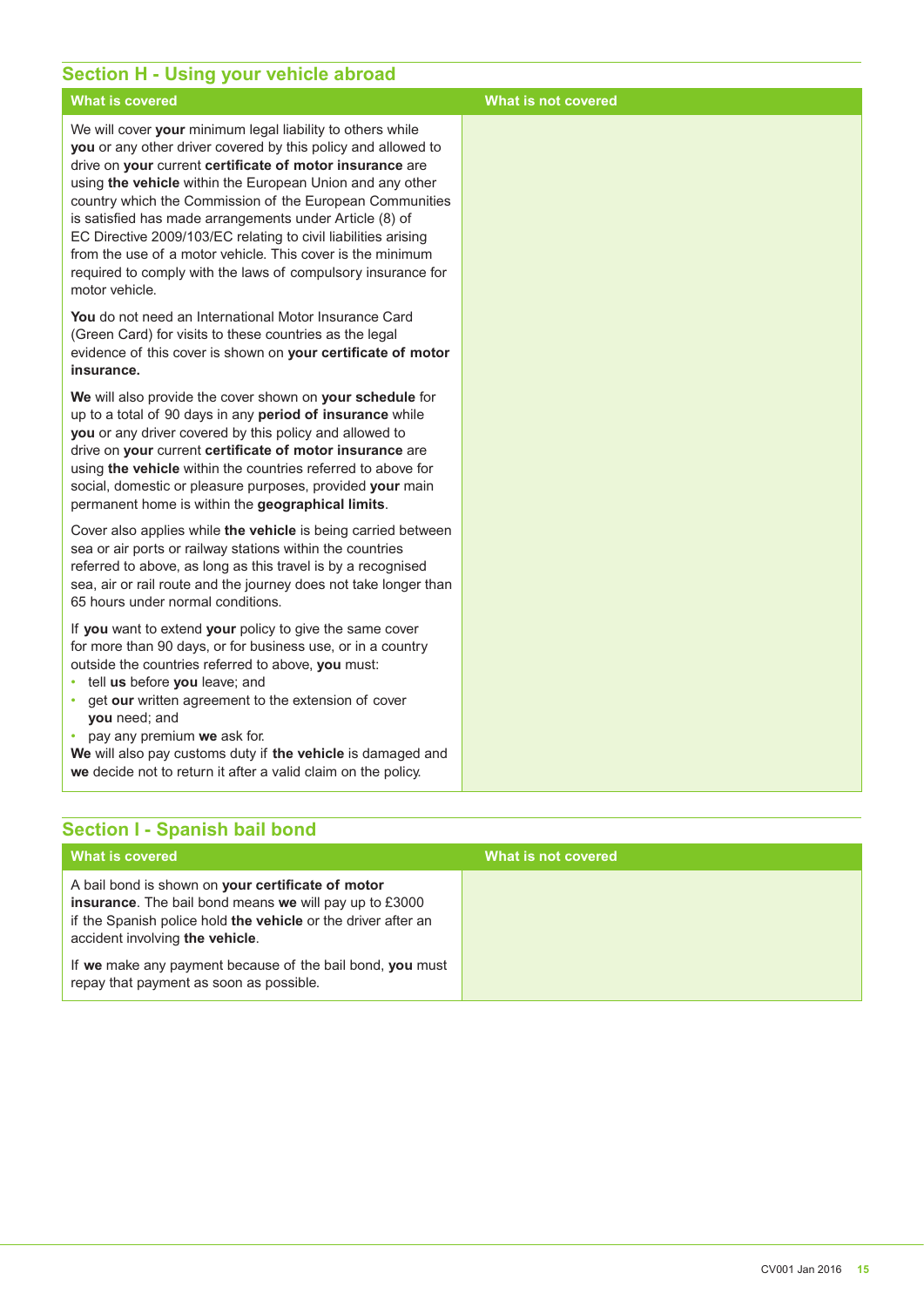### Your cover - continued

#### **Section J - No-claim discount What is covered What is not covered** As long as a claim has not been made during the **period of insurance** immediately before **your** renewal, we will include a discount in **your** renewal premium. **You** may not transfer this discount to any other person. If a claim is made during the **period of insurance**, at renewal the no claims discount will be reduced in accordance with **our** current scale. (Please refer to www.ageas.co.uk for details of our current scale) This means that **you** may have to pay a higher renewal premium. In addition **we** may increase **your excess** from renewal. If a claim is made during the **period of insurance** and the policy is cancelled prior to renewal the no claims discount will be reduced in accordance with **our** current scale on any proof of no claim discount that **we** supply. Your no claim discount will not be affected if the only claims made are for damaged windscreen or window glass under section B or for replacement locks under Section L. **If you have comprehensive cover you have the following extra benefit.** If **you** make a claim for an accident that is not **your** fault and the driver of the vehicle that hit **your vehicle** is identified and is uninsured, **you** will not lose **your** no claims discount or have to pay any excess as long as **you** provide **us** with: • the vehicle registration number and the make and model of the vehicle; and • the driver details; and • if possible, the names and addresses of any witnesses. **You** may initially have to pay **your** excess and lose **your** no claims discount whilst investigations are ongoing but if **we**  establish the accident is the fault of the uninsured driver **we**  will refund **your** excess, re-instate **your** no claims discount and refund any extra premium **you** have paid.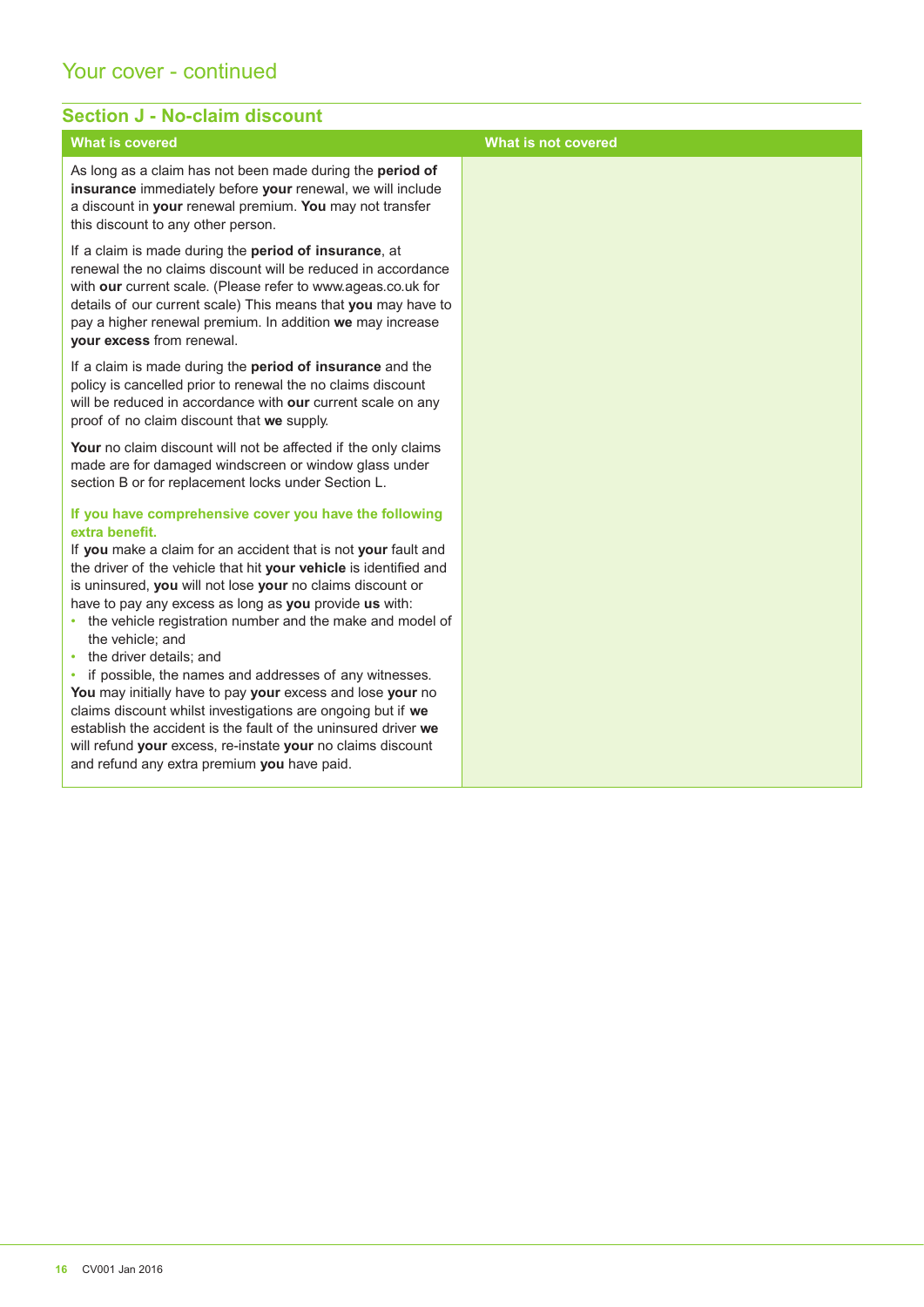### **Section K - No-claim discount protection**

| What is covered                                                                                                                                                                                                | What is not covered |
|----------------------------------------------------------------------------------------------------------------------------------------------------------------------------------------------------------------|---------------------|
| You will not lose any of your no-claim discount as long as:                                                                                                                                                    |                     |
| <b>you</b> do not make more than two claims in any period of<br>three years; and<br>you have paid any extra premium we ask for.                                                                                |                     |
| After a second claim is made in any three-year period, this<br>policy section will no longer apply and any further claims<br>will result in the loss of no claim discount as set out under<br>Section J.       |                     |
| The protection provided under this section only applies to<br><b>your</b> no claim discount. It does not protect your premium<br>and you may have to pay a higher premium or excess if any<br>claims are made. |                     |

### **Section L - Replacement locks**

| <b>What is covered</b>                                                                                                                                                                                                                                                                                                                                                                                                                                                                                                                                                                                                                 | What is not covered                                                                                                                                                                                                                                                                          |
|----------------------------------------------------------------------------------------------------------------------------------------------------------------------------------------------------------------------------------------------------------------------------------------------------------------------------------------------------------------------------------------------------------------------------------------------------------------------------------------------------------------------------------------------------------------------------------------------------------------------------------------|----------------------------------------------------------------------------------------------------------------------------------------------------------------------------------------------------------------------------------------------------------------------------------------------|
| If the keys, lock transmitter or entry card for a keyless entry<br>system of the vehicle are lost or stolen, we will pay up to<br>£500 towards the cost of replacing:<br>all entry locks that can be opened by the missing item; and<br>the lock transmitter, entry card and central locking system;<br>۰<br>and<br>• the ignition and steering lock.<br>We will also pay the cost of protecting the vehicle,<br>transporting it to the nearest repairers when necessary and<br>delivering it to your address after repair.<br>Your no-claim discount will not be affected solely as a result<br>of making a claim under this section. | We will not pay:<br>the first $£100$ of any claim; or<br>any claim where the keys, lock transmitter or entry<br>card are either:<br>a left in or on the vehicle at the time of the loss; or<br>b taken without your permission by a person known to you<br>or an employee or an ex-employee. |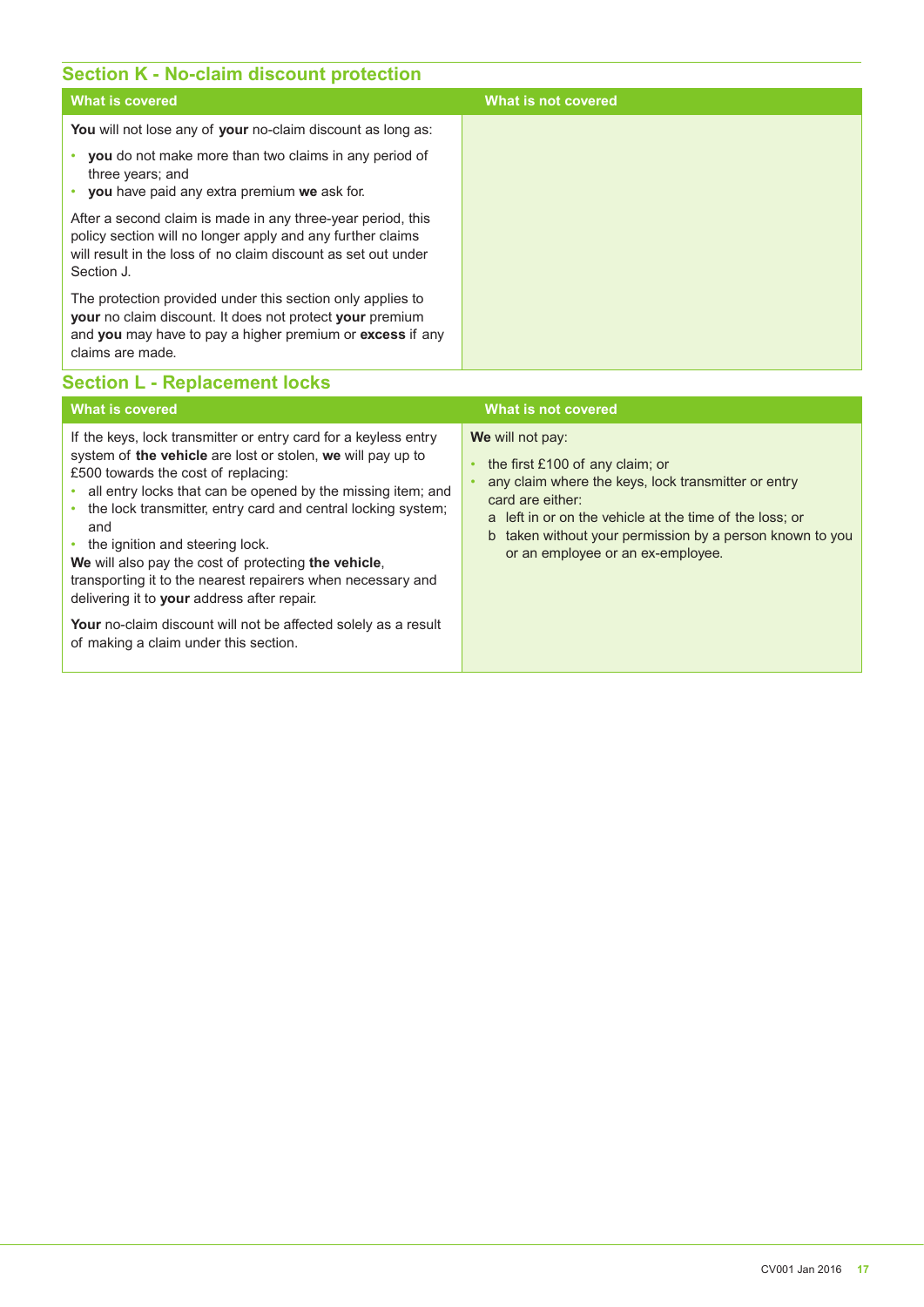# Policy exclusions

- 1 **We** will not pay claims arising directly or indirectly from any of the following:
	- **The vehicle** being driven by, or being in the charge of, someone who is not described in **your certificate of motor insurance** as entitled to drive, other than while **the vehicle** is with a member of the motor trade for servicing or repair.
	- **The vehicle** being driven, with **your** permission, by anyone who **you** know does not hold a driving licence or is disqualified from driving. However, **we** will still give cover if the person used to hold a licence and is allowed to hold one by law.
	- The vehicle being driven by someone who does not meet all the conditions of their driving licence.
	- The vehicle being used for a purpose that is not shown as covered in **your certificate of motor insurance** other than while **the vehicle** is with a member of the motor trade for servicing or repair.
	- **The vehicle** being used for hiring, competitions, rallies or trials, for racing formally or informally against another motorist; or on a motor racing track, de-restricted toll road, airfield, at an off-road event or at the Nürburgring.
	- **The vehicle** being used for criminal purposes or deliberately used to threaten or cause harm, loss or damage. An example of this would be 'road rage`.
- 2 If **you** receive any payment for giving people lifts in **the vehicle**, the policy is not valid if:
	- The vehicle is made or altered to carry more than six people including the driver; or
	- You are carrying the passengers as part of a business of carrying passengers; or
	- **You** are making a profit from the payments **you** receive.
- 3 **We** will not pay claims arising directly or indirectly from any of the following:
	- Ionising radiation or radioactive contamination from any nuclear fuel or any nuclear waste arising from burning nuclear fuel.
	- The radioactive, poisonous, explosive or other dangerous properties of any explosive nuclear equipment or part of that equipment.
	- Pressure waves caused by aircraft (and other flying objects) travelling at or above the speed of sound.
	- War, invasion, act of foreign enemy, hostilities (whether war be declared or not), civil war, rebellion, insurrection or military or usurped power.
	- Acts of **terrorism**.
- 4 **We** will not pay for claims arising directly or indirectly from earthquakes, riots or civil disturbances outside Great Britain, the Isle of Man or the Channel Islands, except under section G.
- 5 **We** will not pay for any liability **you** accept under an agreement or contract, unless **you** would have been legally liable anyway.
- 6 Any decision or action of a court which is not within the **geographical limits** is not covered by this policy unless the proceedings are brought or judgement is given in a foreign court because **the vehicle** was used in that country and **we** had agreed to cover it there.
- 7 **We** will not pay claims arising directly or indirectly from any vehicle being in a place used for aircraft taking off, landing, parking or moving, including the associated service roads, refuelling areas, ground equipment parking areas and the parts of passenger terminals of international airports which come within the Customs examination area or any part of airport premises to which the public does not have access to drive their vehicle.

However, **we** will provide the minimum cover needed under compulsory motor insurance legislation.

#### **Standard endorsements**

(These only apply if it says so on the **schedule**)

- **I We** will not pay for any loss or damage caused by theft or attempted theft if any security or tracking device fitted to **the vehicle** has not been set or is not in full working order, or the network subscription for the maintenance contract of any tracking device is not current.
- **Z We** will not pay for any claims when **the vehicle** is being driven by or is in the charge of anyone who is under 30 years old unless **you** have sent **us** their details and **we** have accepted them in writing. The information required under policy condition 9 on page 20 must still be disclosed for all drivers aged 30 or over.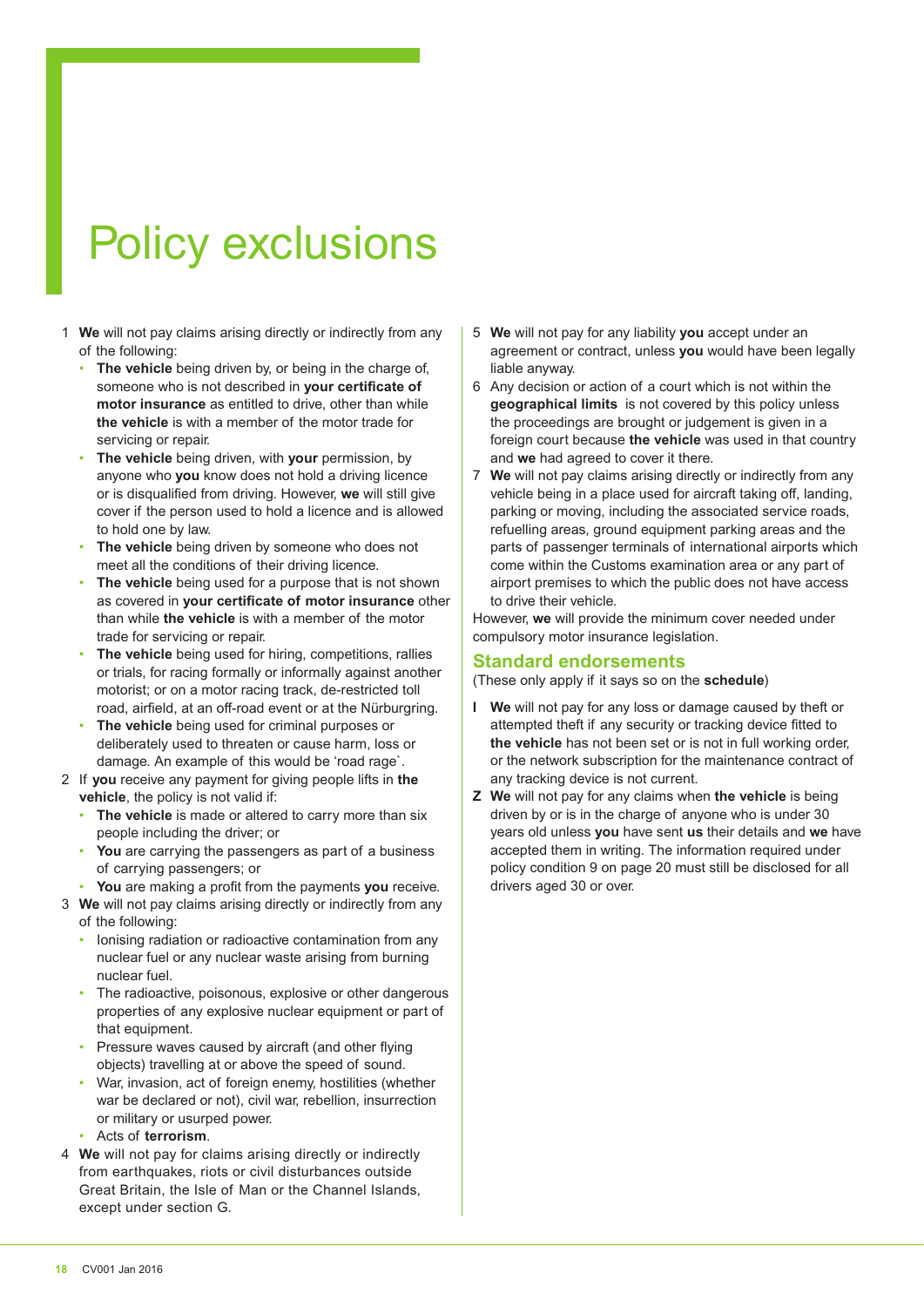# Policy conditions

#### **1 How to claim**

Please phone **our** Onecall helpline as soon as possible to report the incident.

The helpline number is 0345 122 3260 (or +44 2380 684112 if calling from abroad). Details of the benefits **you** will receive through **our** Onecall service are on page 6.

**You** must send **us** any letter, claim, writ or summons as soon as **you** receive it. **You** must also let **us** know straight away if **you** or **your** legal advisers know of any prosecution, inquest or fatal accident inquiry that might be covered under this policy.

#### **2 Dealing with claims**

**You** or any other person who claims under this policy must not negotiate, admit fault or make any payment, offer or promise of payment unless **you** have **our** written permission.

In dealing with **your** claim, under the terms of this policy **we** may:

- defend or settle any claim and choose the solicitor who will act for **you** in any legal action; and
- take any legal action in **your** name or the name of any other person covered by this policy.

**We** can do any of these in **your** name or in the name of any person claiming under this policy. Anyone who makes a claim under this policy must give **us** any reasonable information **we**  ask for.

#### **3 Right of recovery**

If the law of any country says **we** must make a payment that **we** would not otherwise have paid, **you** must repay this amount to **us**.

#### **4 Other insurance**

If any incident that leads to a valid claim is covered under any other insurance policy, **we** will only pay **our** share of the claim.

#### **5 Taking care of your vehicle**

Anyone covered by this policy must take all reasonable steps they can to protect **the vehicle**, and anything in or attached to it, against loss or damage. (This includes making sure that all windows, doors, roof openings, removable roof panels or hoods are closed and locked, and the keys (or devices needed to lock **the vehicle**) are not left in on **the vehicle**.) **The vehicle**  must be kept in good working order. **We** may examine **the vehicle** at any time.

### **6 Keeping to the terms of the policy**

**We** will only provide cover under this policy if:

- any person claiming cover has met all the terms of the policy, as far as they apply; and
- the declaration and information given on the **proposal** or shown in the **statement of insurance** or **statement of fact**  is complete and correct as far as **you** know, and
- Any person claiming cover provides **us** with any reasonable information that **we** ask for.

### **7 Fraud**

**We** will not make any payment if:

- **You** or anyone acting on **your** behalf mislead **us** in any way, including over who is the main user of t**he vehicle**, in order to get insurance from **us**, to obtain more favourable terms or to reduce **your** premium; or
- Any claim or part of any claim is fraudulent, false or exaggerated.

In these circumstances, all cover will be cancelled from the date of the fraud or misrepresentation and no premium will be refunded. If **we** have made a payment **we** would not otherwise have made **you** must repay that amount to **us**.

**We** may also notify relevant authorities, so that they can consider criminal proceedings.

#### **8 Cancelling your policy**

• **You** have 14 days from the start date of the policy or the date **you** receive the policy documents, whichever is the later, to cancel the cover. **You** can cancel by phoning **your insurance adviser**. Cancellation can take effect immediately or from a later date, but cannot be backdated to any earlier date. **You** must then return **your certificate of motor insurance** to **your insurance adviser**. It is an offence under the Road Traffic Act not to return **your certificate of motor insurance**.

Cancelling any direct debit instruction does not mean **you**  have cancelled the policy. **You** will still need to follow the instructions above. If **you** are paying by instalments **you**  may still have an obligation to make payments under **your**  credit agreement.

If **cover** has not yet started, **we** will refund any premium paid in full. This refund will not be sent to **you** unless and until **we** receive **your certificate of motor insurance**. If cover has started, **you** will have to pay for any period of cover that has already been provided as well as an administration charge of £7.50 (subject to Insurance Premium Tax where applicable).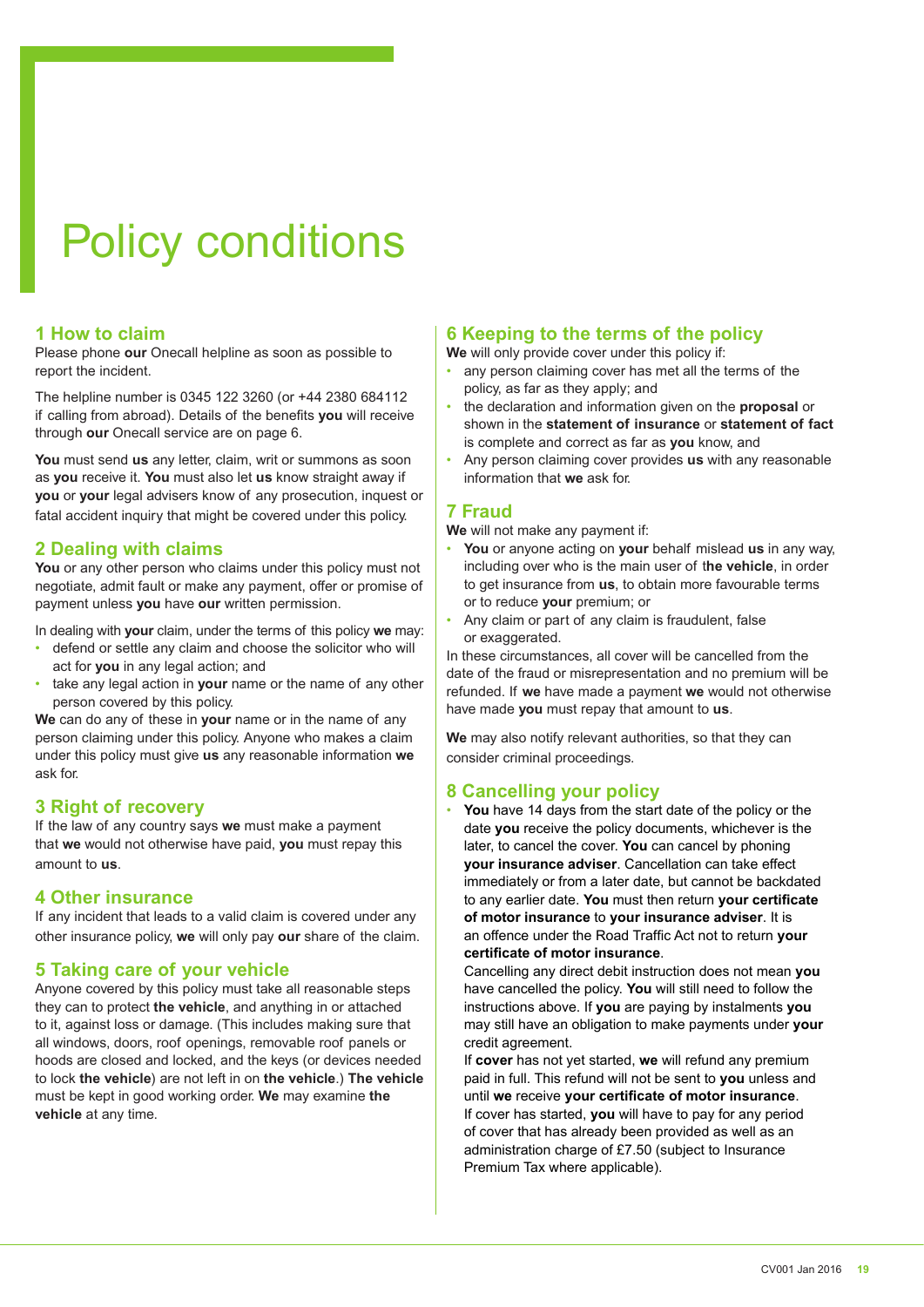## Policy conditions - continued

If any claim has been made during the period of cover provided, **you** must pay the full annual premium and **you**  will not be entitled to any refund.

• After the 14-day period **you** can cancel this policy by phoning **your insurance adviser**. Cancellation can take effect immediately or from a later date, but cannot be backdated to any earlier date. **You** must then return **your certificate of motor insurance** to **your insurance adviser**. It is an offence under the Road Traffic Act not to return **your certificate of motor insurance**.

Cancelling any direct debit instruction does not mean **you**  have cancelled the policy. **You** will still need to follow the instructions above. If **you** are paying by instalments **you**  may still have an obligation to make payments under **your**  credit agreement.

If no claims have been made during the current **period of insurance**, **we** will refund a percentage of the premium in proportion to the **period of insurance** left unused, less an administration charge of £7.50 (subject to Insurance Premium Tax where applicable). This refund will not be sent to **you** unless and until **we** receive **your certificate of motor insurance**.

If any claim has been made in the current **period of insurance**, **you** must pay the full annual premium and **you**  will not be entitled to any refund.

- **We** or **your insurance adviser** can cancel this policy by sending **you** seven days' notice to **your** last known address. The reason for cancellation will be set out clearly in the communication with **you**. Valid reasons include, but will not be limited to, those listed below;
	- Changes to the information detailed on **your proposal**, **statement of insurance** or **statement of fact**, **schedule** or **certificate of motor insurance** which result in **us** no longer wishing to provide cover.
	- Where the circumstances of a new claim, or an incident **we** have become aware of, result in **us** no longer wishing to provide cover.
	- Where we suspect fraud on this or any other related policy.
	- Where you, a person acting on your behalf, or any person covered to drive **the vehicle** uses threatening, intimidating or abusive behaviour or language towards **our** staff, suppliers or agents acting on **our** behalf, including **your insurance adviser**.
	- Where any person claiming cover under this policy fails to provide **us** with any reasonable information **we** ask for.
	- Where a misrepresentation has been made that results in **us** no longer wishing to provide cover.
	- Where we are unable to collect a premium payment due to insufficient funds in the account **you** have

nominated to pay from (notice will be sent to **your** last known address allowing **you** an opportunity to rectify the situation, and confirming that a second attempt to collect the payment will be made).

Where we are unable to collect a premium payment due to a Direct Debit Instruction being cancelled (notice will be sent to **your** last known address allowing **you** an opportunity to rectify the situation by reinstating the previous Direct Debit instruction, providing a new Direct Debit instruction or by providing the full outstanding premium).

**You** must return the **certificate of motor insurance** to **your insurance adviser**. It is an offence under the Road Traffic Act not to return **your certificate of motor insurance**.

**We** will refund a percentage of the premium in proportion to the **period of insurance** left unused, less an administration charge of £7.50 (subject to Insurance Premium Tax where applicable). This refund will not be sent to **you** unless and until **we** receive **your certificate of motor insurance**.

If **you** are paying by instalments **you** may still have an obligation to make payments under **your** credit agreement.

#### **9 Changes you must tell us about**

**You** must tell **us** about any of the changes below straight away. If **you** do not tell **us** about any changes to the information detailed on your proposal, **statement of insurance** or **statement of fact**, schedule or **certificate of motor insurance** it may mean that **your** policy is invalid and does not operate in the event of a claim. In these circumstances, no premium would be refunded to **you** unless and until **you** return **your certificate of motor insurance** to **us**. These changes may result in a change to **your** premium and/or **excess**.

**We** will not request from **you**, or refund to **you** any difference in premium following a change being made to **your** policy during the **period of insurance** if it is less than £10. **We** may make an administration charge of £7.50 (subject to Insurance Premium Tax where applicable) if **you** alter **your** policy.

- **You** change **the vehicle** or its registration number, sell **the vehicle** or **you** get another vehicle.
- **You** change **your** address or the address at which **the vehicle** is kept overnight.
- There is a change to the estimated annual mileage that **the vehicle** will cover.
- **The vehicle** is or will be:
	- Changed from the manufacturer's original specification,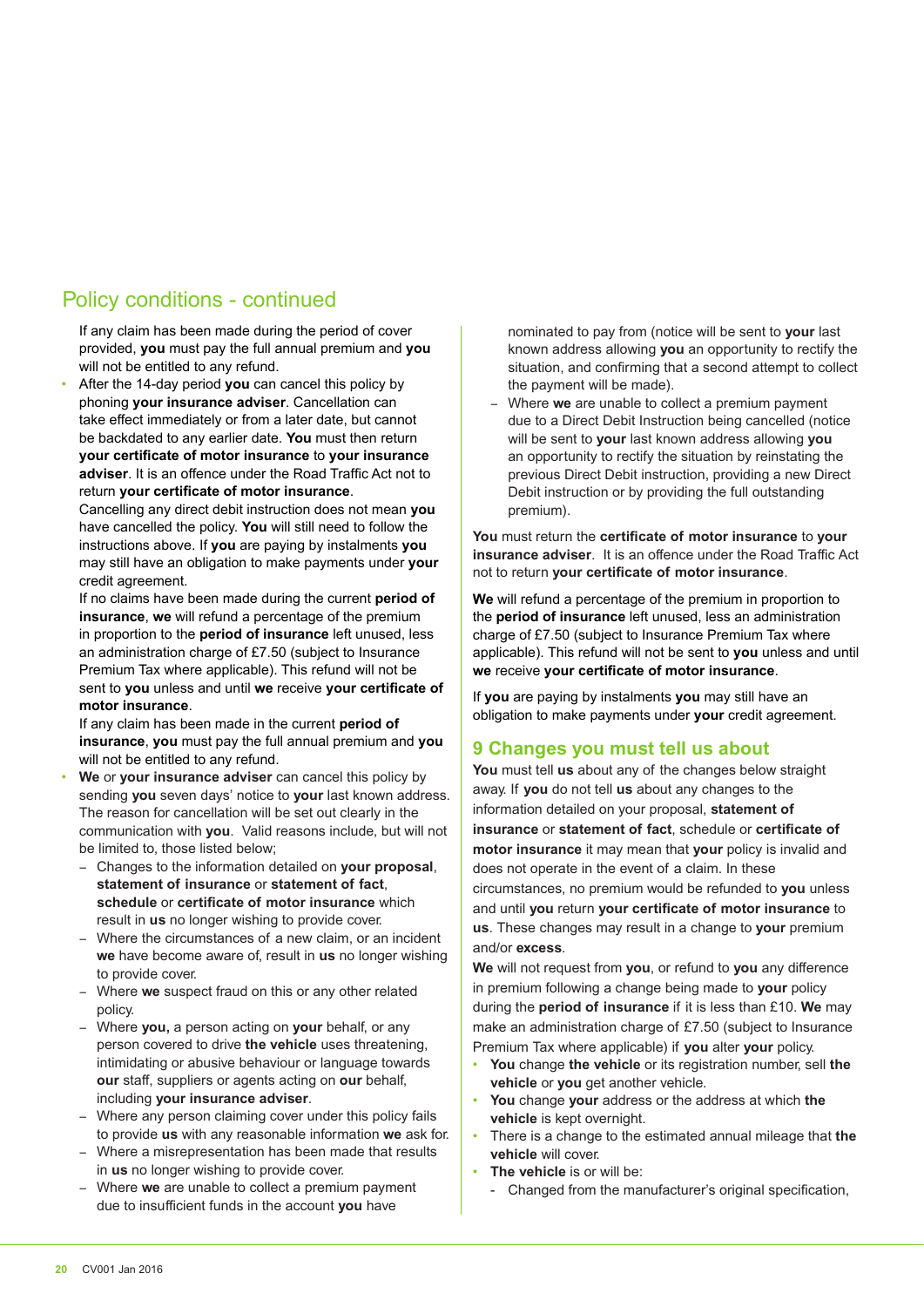This would include:

- Changes to the bodywork, such as spoilers or body kits
- Changes to suspension or brakes
- Cosmetic changes such as alloy wheels
- Changes affecting performance such as changes to the engine management system or exhaust system • Changes to the audio/entertainment system
- Please be aware that this is not a full list of all possible changes - all changes made from the manufacturers standard specification must be disclosed.
- Taken abroad, either for more than 90 days or outside the European Union;
- Used for any purpose not covered by **your certificate of motor insurance**.
- Involved in an accident or fire, or someone steals, damages or tries to break into it.
- There is any change of main user of **the vehicle**.
- **You** or any other person who may drive **the vehicle**:
	- Have a motoring conviction (including any fixed penalty offences);
	- Have a non-motoring criminal conviction;
	- Passes their driving test or has their licence suspended or revoked;
	- Changes their name;
	- Is issued with a new Driving Licence Number;
	- Changes job, starts a new job, including any part-time work, or stops work;
	- Is involved in any accident or has vehicle damaged or stolen, whether covered by this policy or not;
	- Has had insurance refused, cancelled or had special terms put on;
	- Develop a health condition that requires notification to the DVLA, or an existing condition worsens. **You** can find additional information in the Motoring section at www.gov.uk or pick up leaflet D100 from the Post Office.
- **You** wish to change who is allowed to drive **the vehicle**. Drivers aged under 30 will not be covered unless **we** have been given their details and accepted them in writing. **You** must still disclose the information shown above for any driver aged 30 or over.

Please ask **your insurance adviser** or **us** for help if **you** are not sure whether certain information needs to be disclosed.

#### **10 Data protection notice**

Please read this notice carefully as it contains important information about **our** use of **your personal information**.

In this notice, **we** and **us** and **our** mean Ageas Insurance Limited. **Your personal information** means any information **we** hold about **you** and any information **you** give **us** about anyone else. You should show this notice to anyone else insured or proposed to be insured [to drive **your** vehicle] under **your** policy as it will also apply to them. It explains how **we** use all the information **we** have about **you** and the other people insured under **your** policy.

Please note that if **you** give **us** false or inaccurate information this could give **us** the right to avoid **your** insurance policy or it could impact **your** ability to claim.

#### **Sensitive information**

Some of the **personal information** that **we** ask **you** to provide is known as "sensitive personal data". This will include information relating to health issues, race, religion and any criminal convictions. **We** need to use sensitive personal data to provide **you** with quotes, arrange and manage **your** policy and to provide the services described in **your** policy documents (such as dealing with claims).

#### **How we use your personal information**

**We** are part of the Ageas group of companies. **We** may share **your personal information** with other companies in the group for any of the purposes set out in this notice. If **you** want to know more about the Ageas group please go to www.ageas.co.uk.

**We** will use **your personal information** to arrange and manage **your** insurance policy, including handling underwriting and claims and issuing renewal documents and information to **you** or **your** insurance adviser. **We** will also use **your personal information** to assess **your** insurance application and provide information to credit reference agencies.

**We** may research, collect and use data about **you** from publically available sources including social media and networking sites. **We** may use this data for the purposes set out in this notice, including fraud detection and prevention.

**We** may have to share **your personal information** with other insurers, statutory bodies, regulatory authorities, **our** business partners or agents providing services on **our** behalf and other authorised bodies.

**We** will share **your personal information** with others:

• if **we** need to do this to manage **your** policy with **us**  including settling claims;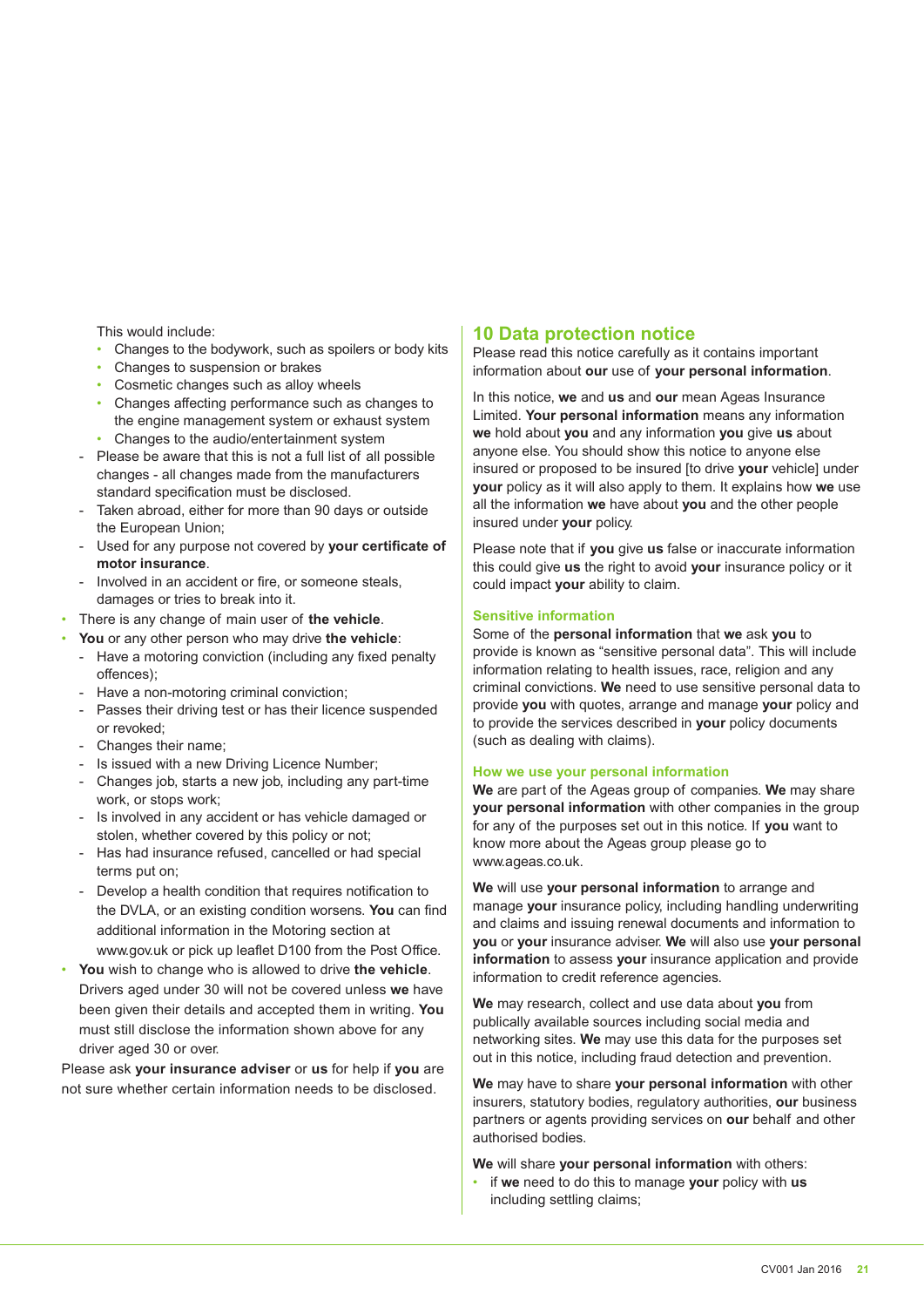- for underwriting purposes, such as assessing **your** application and arranging **your** policy and at renewal stage including;
	- providing **your** (or any person included on the proposal) driving licence number to the DVLA to confirm licence status, entitlement and relevant restriction information and endorsement/conviction data. Searches may be carried out prior to and at any point during **your** insurance policy including any mid-term adjustment and renewal stage. (For details relating to information held about **you** by the DVLA please visit www.MyLicence.org.uk.)
	- search your (or any person included on the proposal) 'No Claims Discount' ("NCD") details against a No Claims Discount database ( to obtain information in relation to **your** NCD entitlement. Such searches may be carried out against driving licence number, name, date of birth, Vehicle Registration Mark ("VRM") and or postcode.
		- (A search of the driving licence number with the DVLA or against the NCD Database should not show a footprint against the driving licence.)
- for management information purposes;
- to prevent or detect crime, including fraud (see below);
- if **we** are required or permitted to do this by law (for example, if **we** receive a legitimate request from the police or another authority); and/or
- if **you** have given **us** permission.

**You** can ask for further information about **our** use of **your personal information**. If **you** require such information, please write to the Data Protection Officer at the address set out below.

#### **Preventing and detecting crime**

**We** may use **your personal information** to prevent crime. In order to prevent and detect crime **we** may:

- check **your personal information** against **our** own databases;
- share it with fraud prevention agencies. **Your personal information** will be checked with and recorded by a fraud prevention agency. Other companies within the financial services industry may also search such fraud prevention agencies when **you** make an application to them for financial products (including credit, savings, insurance, stockbroking or money transmission services). If such companies suspect fraud, **we** will share **your** relevant **personal information** with them. The information **we** share may be used by those companies when making decisions about **you**. **You** can find out which fraud prevention agencies are used by **us** by writing to **our** Data Protection Officer at the address set out below;
- share it with operators of registers available to the insurance industry to check information and prevent fraud. These include the Claims and Underwriting Exchange Register administered by Insurance Database Services Ltd and the Motor Insurance Anti-Fraud and Theft Register. **We** may pass information relating to **your** insurance policy and any incident (such as an accident, theft or loss) to the operators of these registers, their agents and suppliers; and/or
- share it with the Motor Insurance Database (MID) which may be used to establish whether a driver is insured to drive a vehicle and/or for preventing or detecting crime. If **you** are involved in an accident in the UK or abroad, the MID may be searched to obtain relevant policy information. **You** can find out more at www.mib.org.uk.
- undertaking searches against your (or any person included on the proposal) driving licence number against details held by the DVLA to confirm your licence status, entitlement and restriction information and endorsement/conviction data.
- search your (or any person included on the proposal) NCD details against a No Claims Discount database to obtain information in relation to your NCD entitlement. Such searches may be carried out against your (or the relevant person included on the proposal) driving licence number, name, date of birth, Vehicle Registration Mark ("VRM") and or postcode.

#### **Dealing with others on your behalf**

To help **you** manage **your** insurance policy, subject to answering security questions, **we** will deal with **you** or **your**  husband, wife or partner or any other person whom **we**  reasonably believe to be acting for **you** if they call **us** on **your**  behalf in connection with **your** policy or a claim relating to **your** policy. For **your** protection only **you** can cancel **your** policy or change the contact address.

#### **Marketing**

**We** may use **your personal information** and information about **your** use of **our** products and services to carry out research and analysis.

**We** will only use **your personal information** to market **our** products and services to **you** if **you** agree to this.

#### **Monitoring and recording**

**We** may record or monitor calls for training purposes, to improve the quality of **our** service and to prevent and detect fraud. **We** may also use CCTV recording equipment in and around **our** premises.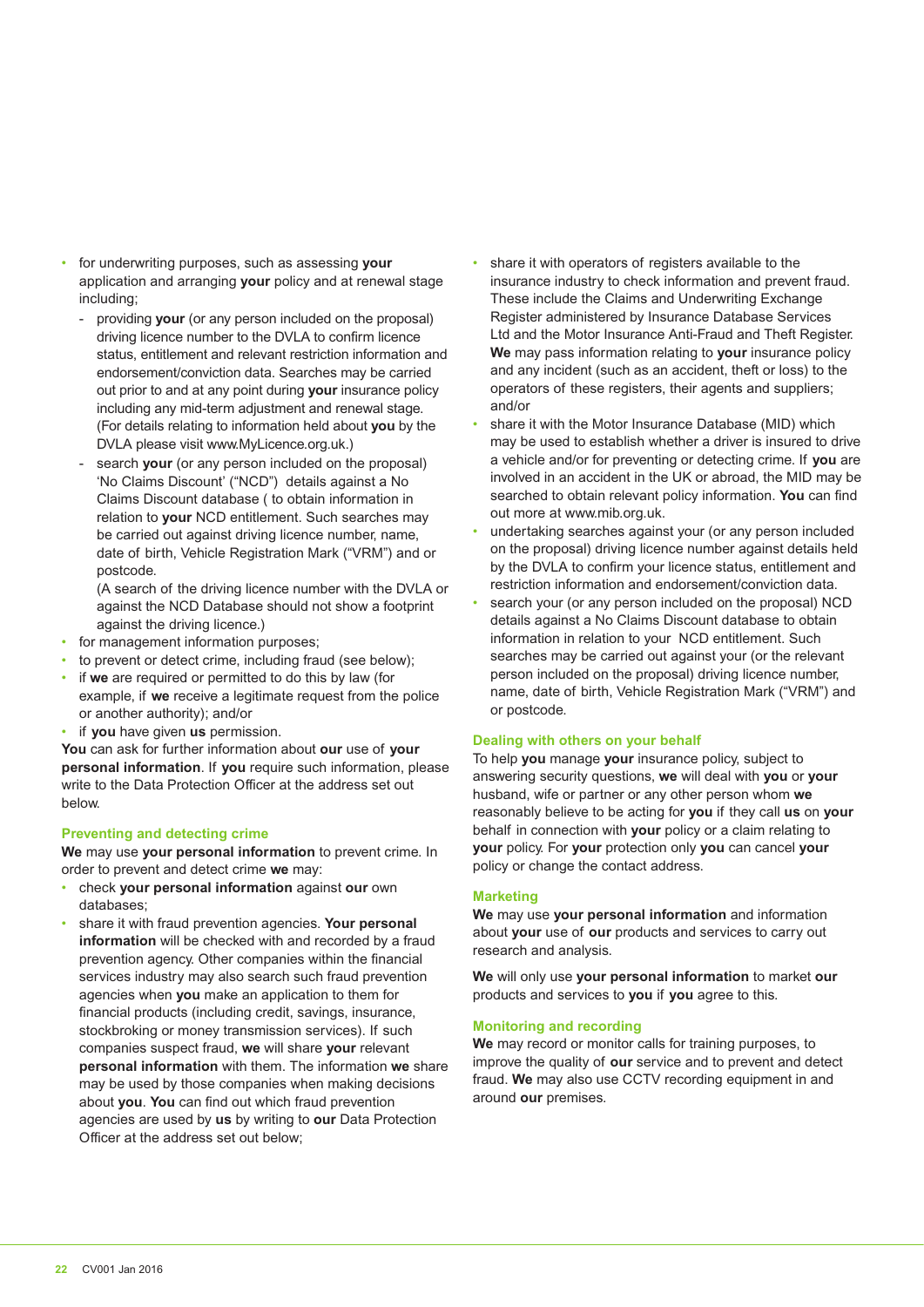#### **Further information**

**You** are entitled to receive a copy of any of **your personal information we** hold. If **you** would like to receive a copy, or if **you** would like further information on, or wish to complain about, the way that **we** use **personal information**, please write to the Data Protection Officer at Ageas Insurance Limited, Ageas House, Hampshire Corporate Park, Templars Way, Eastleigh, Hampshire, SO53 3YA giving **your** name, address and insurance policy number. **We** may charge **you** a small fee for this.

If **we** change the way that **we** use **your personal information**, **we** will write to **you** to let **you** know. If **you** do not agree to that change in use, **you** must let **us** know as soon as possible

#### **11 Law applicable to the contract**

English Law will apply to this contract unless **you** and **we**  agree otherwise. (If **you** live in Jersey, the law of Jersey will apply to this contract and the Jersey courts will have exclusive jurisdiction over disputes between **us** and **you** in relation to it.)

#### **12 Language**

The contractual terms and conditions and other information relating to this contract will be in the English language.